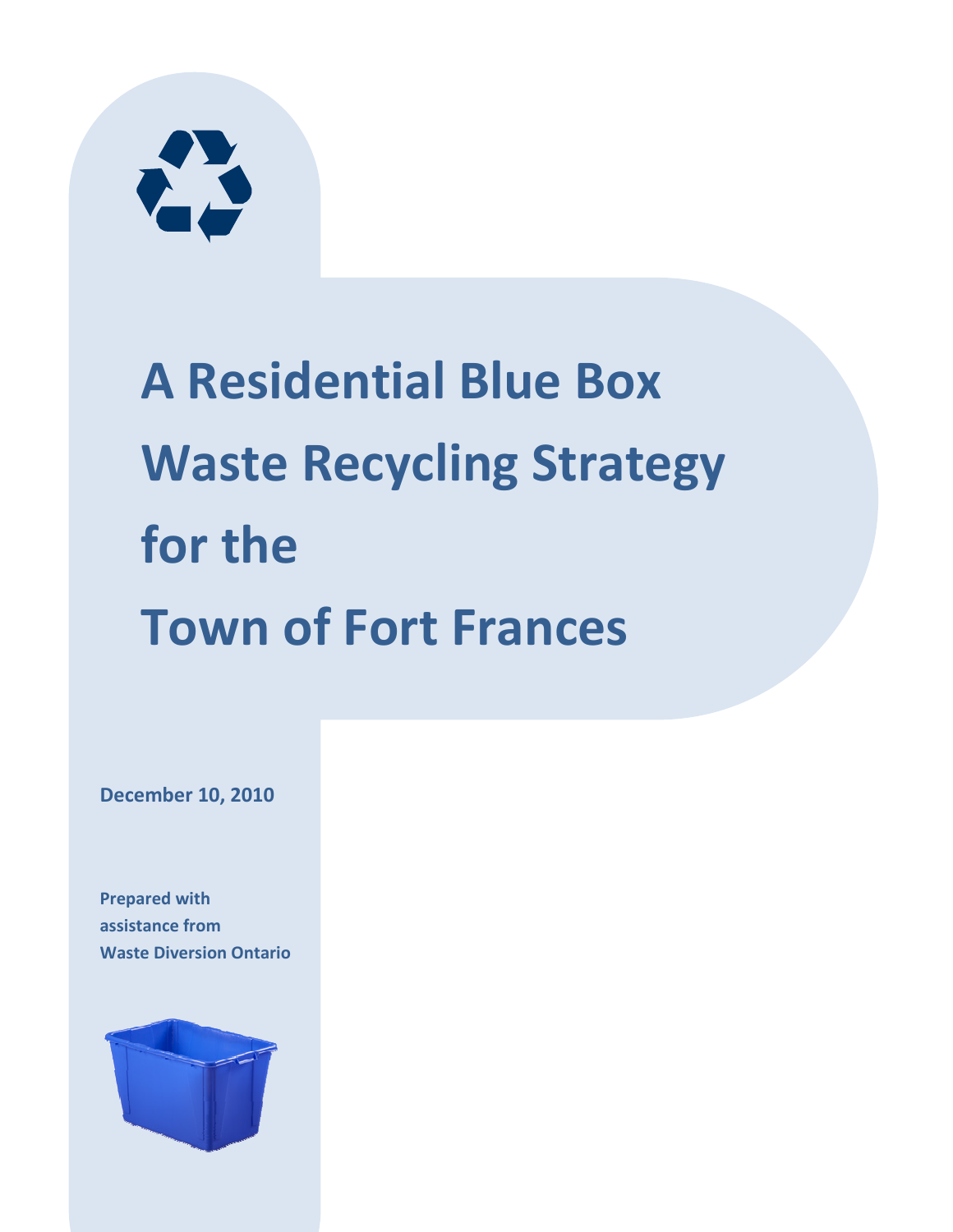Prepared by

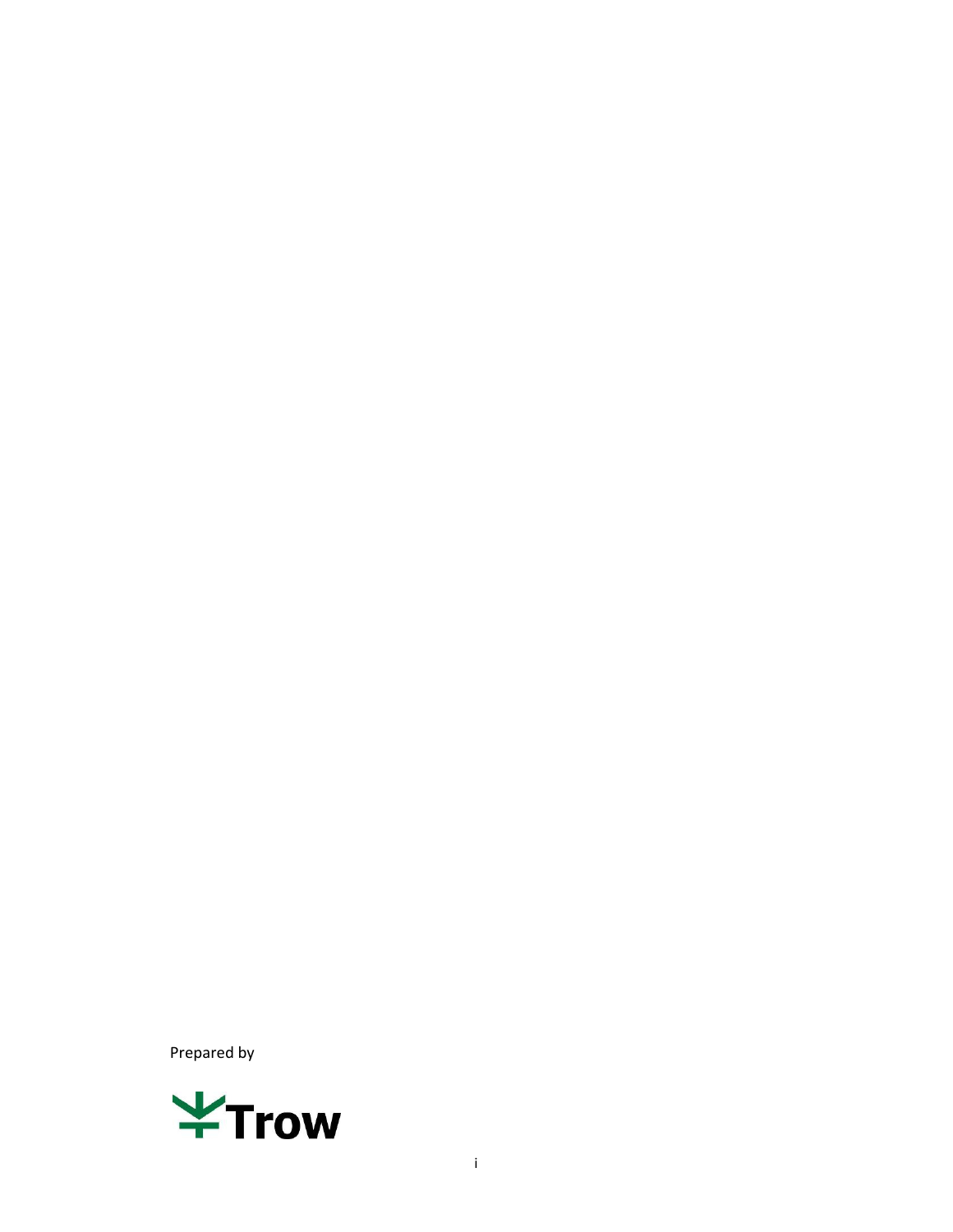## **Table of Contents**

| 6. Current Solid Waste Trends, Practices and System and Future Needs 5 |
|------------------------------------------------------------------------|
|                                                                        |
|                                                                        |
|                                                                        |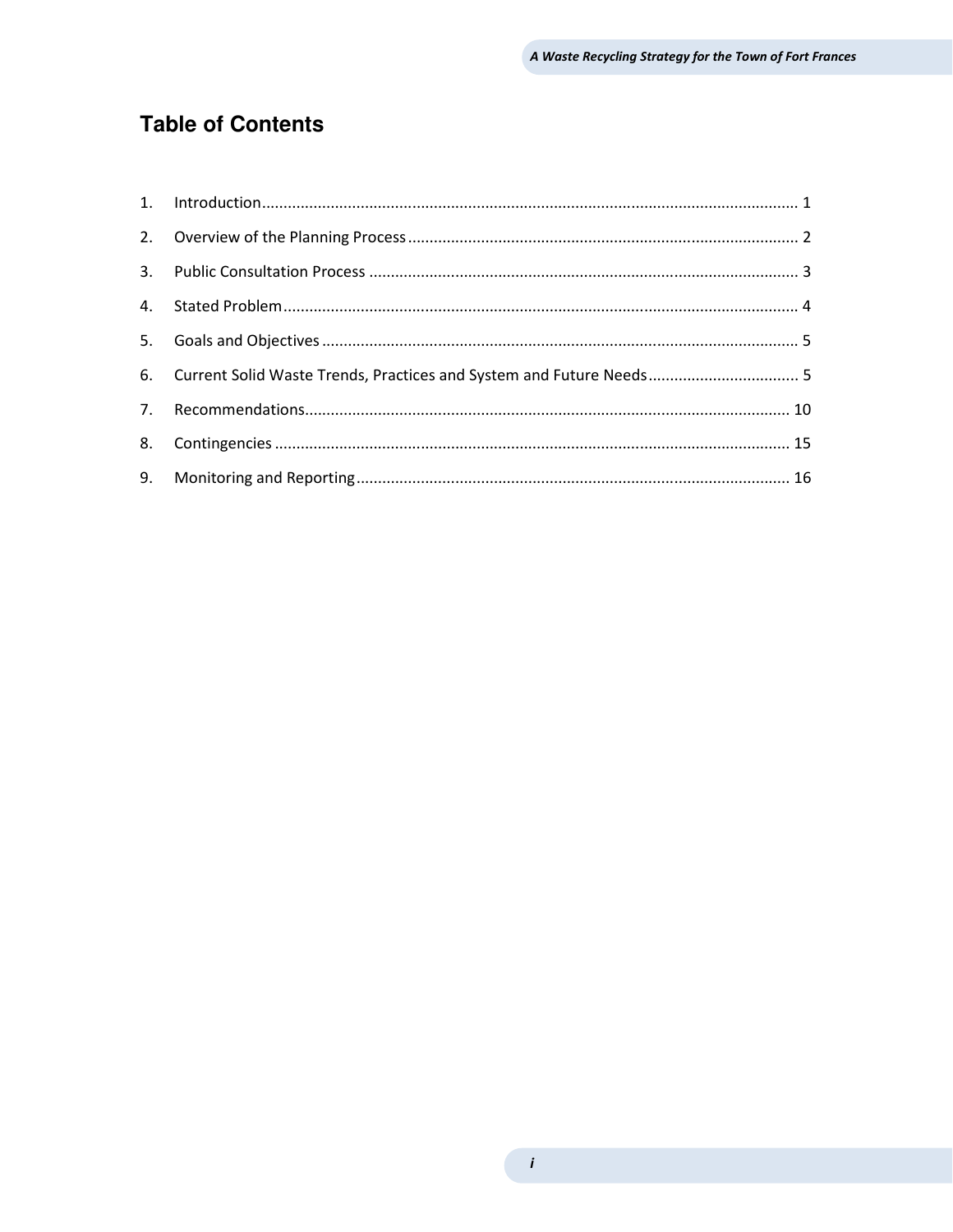# 1. Introduction

This Waste Recycling Strategy was initiated by Fort Frances to develop a plan to increase the efficiency and effectiveness of its recycling program and maximize the amount of blue box material diverted from disposal. In particular, the objective of this strategy is to increase the Town's Blue Box diversion rate from 14.4% up to 20% (2008 average for municipal grouping) in the short term (3 to 5 years) and 25% (achieving 70% capture rate of Blue Box materials in waste stream)in the long term (5 to 10 years).

The study area for this Waste Recycling Strategy is the residential sector of the Town of Fort Frances.

This Waste Recycling Strategy was developed with support from the Continuous Investment Fund (CIF), and is based on the CIF's Guidebook for Creating a Municipal Waste Recycling Strategy.

This strategy recommends the following initiatives:

#### Public Education and Promotion

• Continue with the Town's current and planned educational initiatives, and explore other opportunities for public education.

#### Collection of Blue Box Recyclables from the ICI Sector

• Assess the feasibility of providing a collection service for blue box recyclables to the Town's Industrial, Commercial and Institutional (ICI) sector. Include the feasibility of funding the service as a utility in the assessment.

#### Transfer Station/Blue Box Depot Upgrade

• The Town continues the transfer station/blue box depot facility upgrades until completion.

#### Bag Tags

• Assess the feasibility of requiring bag tags on all bags of garbage.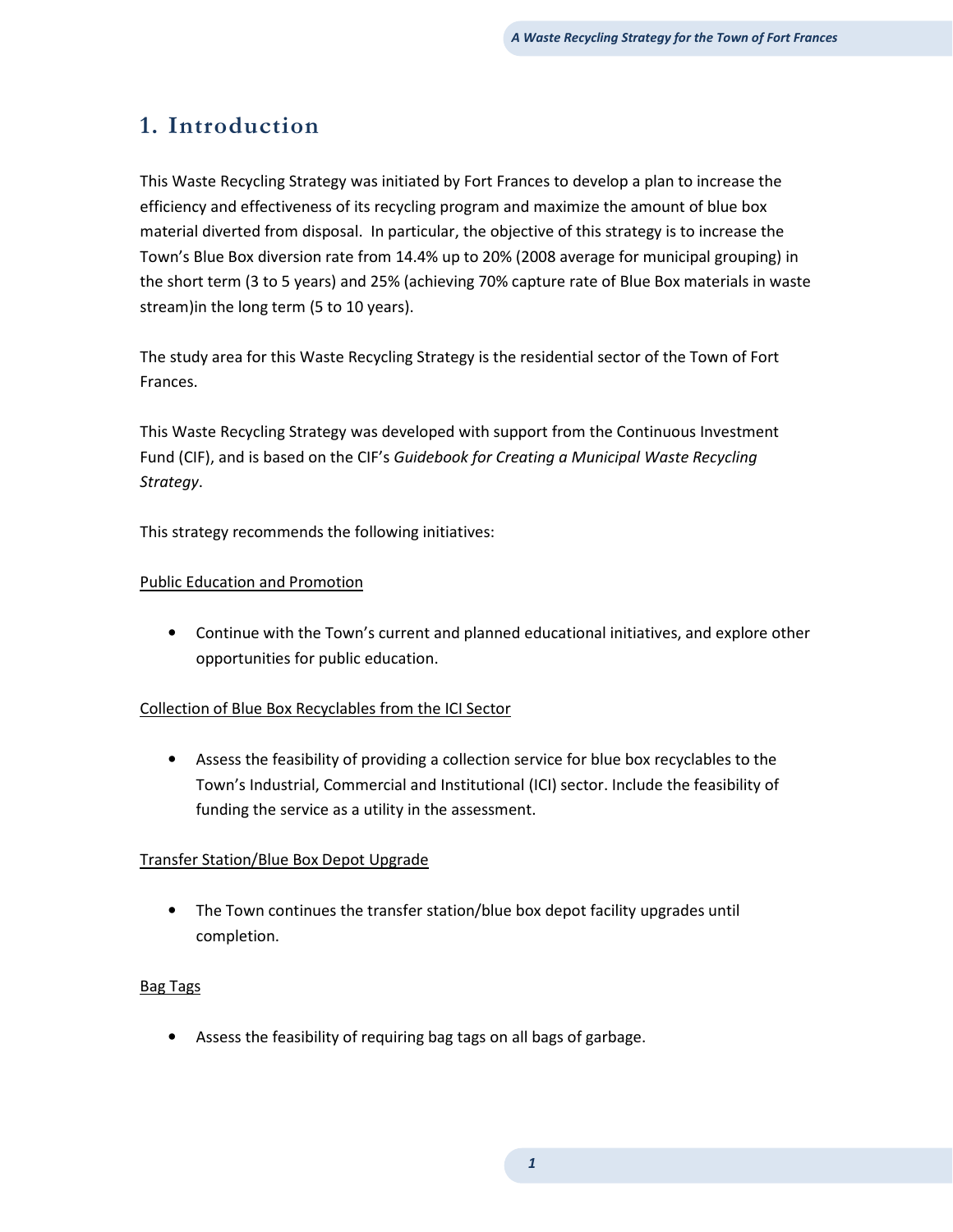#### Landfill Disposal Bans

• Implement a landfill disposal ban on materials included in the Town's recycling program.

#### Training of Key Staff

• Waste management and front line customer service staff should participate in thirdparty training sessions where possible. Webinars and webcasts can provide opportunities for training while avoiding the need for travel.

#### Glass

• Continue with current approach of collecting and recycling glass.

#### Cost/Benefit Assessment of Source Separated Collection on Material Revenues

- Assess the cost-effectiveness of implementing dual stream collection of recyclables and its impact on revenues for marketed recyclable materials.
- Include the option of weekly or bi-weekly collection in the next waste collection tender document.

#### Charge or Ban on Plastic Bags

• Assess the feasibility of implementing either a small fee on retail plastic bags or a ban on plastic bags.

# 2. Overview of the Planning Process

In preparation of this Waste Recycling Strategy, a conference call was held with municipal staff to discuss key issues with the current recycling program, the recycling system process, and upcoming milestones. The 2009 Waste Diversion Ontario datacall for Fort Frances was used to assess the recycling system, including current costs and diversion and future needs. This information was also compared against published WDO datacall information for other municipalities within Fort Frances' municipal grouping.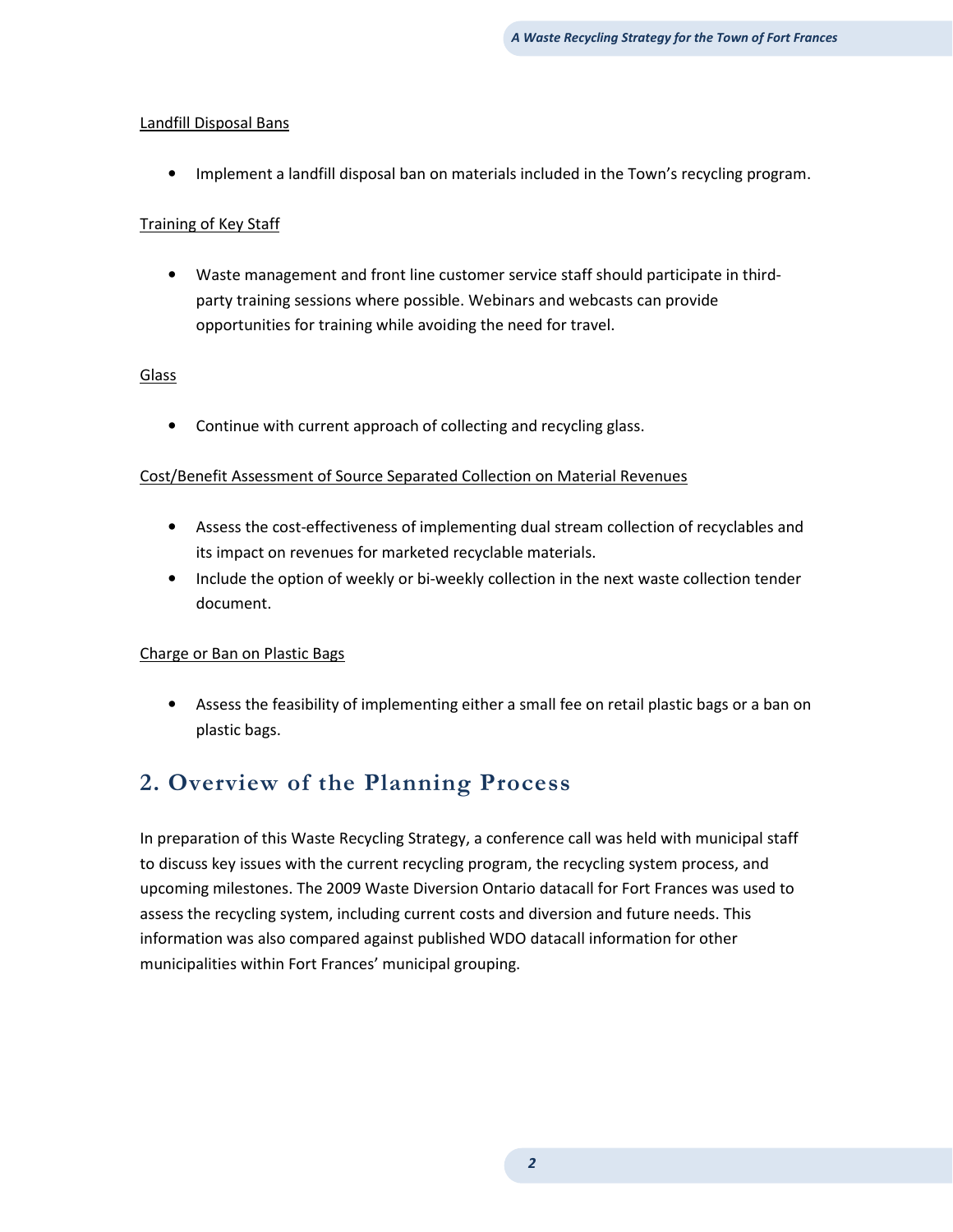# 3. Public Consultation Process

On November 30, 2010, an open house was held to present the Waste Recycling Strategy and its proposed options to the public. The open house was held at the Civic Centre and ran from 6:30 to 8:30 pm. Twenty-six members of the public attended.

The open house format included a series of display boards that presented an overview of the waste recycling strategy, including the proposed diversion target, the state of Fort Frances' current waste blue box program, and recommendations for improvements. Municipal staff and the waste management consultant were also available to answer questions from the public. Eleven comment sheets or letters were received.

Key points raised through the comments included:

- The option of continued public education on recycling was commonly supported, including the use of radio, newspaper and web media, as well as teaching students in schools about recycling. It was also suggested that the Town engage local volunteer groups.
- It was suggested that the Town promote waste diversion opportunities that are not run by the Town, such as scrap metal or tire recycling or plastic bag bins at local grocery stores.
- Several of the comments supported providing services to businesses so that they can participate in the recycling program.
- There was general opposition to requiring tags on all bags or containers of waste set out for collection.
- There was general support for banning recyclables from the landfill.
- There was mixed support for banning plastic bags from being used in at retail in Fort Frances. One resident commented that they would want to see options such as paper bags in place before there was a ban, as they did not always remember to bring their reusable cloth bag.
- Some support was offered for sorting recyclables for collection, especially if it resulted in improved revenues on marketed material.

Other comments and suggestions included:

- Support provided for upgrading the transfer station recycling depot;
- Reuse glass in road surfacing or as fill in road or walkway projects;
- Provide recycling containers along side existing garbage cans in public spaces;
- Promote opportunities for waste reduction, including choosing to purchase products that have less packaging and using reusable cloth bags instead of plastic bags;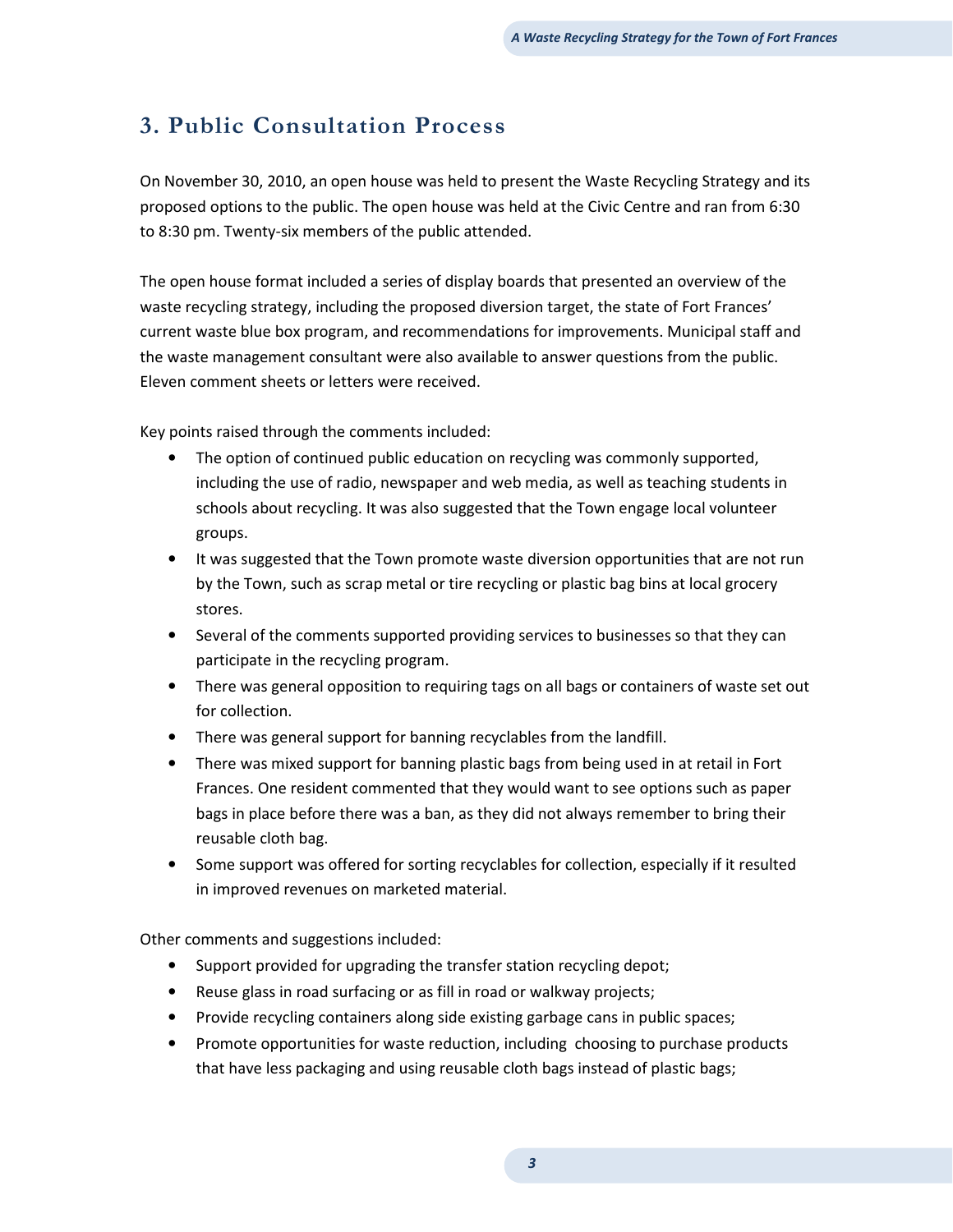- Provide another drop off location for those who wish to recycle but do not have a curbside collection service;
- Expand the type of materials that can go into the blue box; and
- Fine those households that do not participate in the blue box program.

The open house attendees also provided their input on other aspects of the Town's waste management system, including:

- The Town should have a household organics composting program, possibly at the transfer station;
- The household hazardous waste day and the electronic waste day are both excellent programs and should continue; and
- The Town should have an oil recycling program.

## 4. Stated Problem

Management of municipal solid waste, including the diversion of blue box materials, is a key responsibility for all municipal governments in Ontario. The factors that encourage or hinder municipal blue box recycling endeavors can vary greatly and depends on a municipality's size, geographic location and population.

The issues facing Fort Frances are common among many northern Ontario municipalities, such as:

- Considerable distance from recyclable processors and markets;
- A low economy of scale for handling recyclables, due to small population and therefore small tonnages of material collected;
- A smaller staff compared to larger municipalities, whereby those in charge of solid waste are also responsible for other public works activities.

In addition, levels of funding received for blue box recycling in Ontario is based in part on the adoption of a waste recycling plan, the incorporation of other WDO-approved recycling best practices, and the amount of recyclable material marketed. This Waste Recycling Strategy will help to improve efficiencies and maximize the amount of eligible funding available.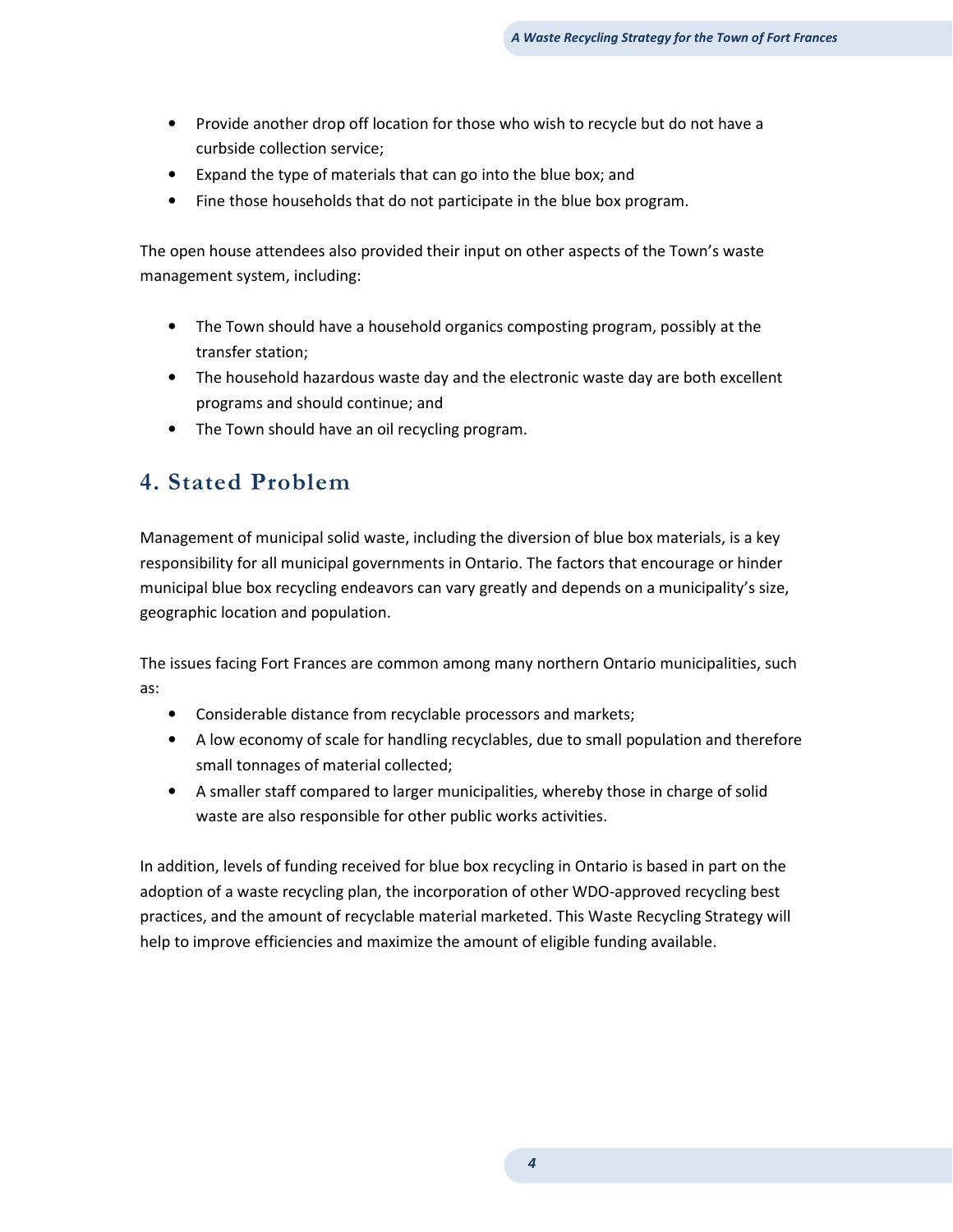# 5. Goals and Objectives

This Waste Recycling Strategy has identified a number of goals and objectives for the Town of Fort Frances. These are presented below.

| <b>Table 1: Waste Recycling Goals and Objectives</b>             |                                             |  |  |  |  |  |  |
|------------------------------------------------------------------|---------------------------------------------|--|--|--|--|--|--|
| <b>Goals</b>                                                     | <b>Objectives</b>                           |  |  |  |  |  |  |
| Increase the amount of recyclables diverted                      | Short term (3 to 5 years): Raise blue box   |  |  |  |  |  |  |
| diversion rate to 20% (2008 average for "Rural<br>from disposal. |                                             |  |  |  |  |  |  |
|                                                                  | Collection - North" WDO municipal grouping) |  |  |  |  |  |  |
|                                                                  | Long Term (5 to 10 years): 25% (realizing a |  |  |  |  |  |  |
|                                                                  | 70% capture rate of Blue Box materials)     |  |  |  |  |  |  |
| Reduce operation costs through system                            | Reduce the net cost per tonne for blue box  |  |  |  |  |  |  |
| efficiencies.                                                    | recyclables by 10%.                         |  |  |  |  |  |  |

# 6. Current Solid Waste Trends, Practices and System and Future Needs

#### Community Characteristics

In 2009, Fort Frances had an estimated population of 8,103. The municipality has a total of 3,816 total households/dwellings. Of these, 3,393 are single-family households and 423 are multifamily households.

#### Current Waste Generation and Diversion

Fort Frances generated approximately 2,589 tonnes of residential solid waste in 2009. Of this, 372 tonnes, or 14.4 percent, was diverted through the municipal blue box program. Currently, the most common material recycled is paper, while the least is metals. Glass is collected through a depot rather than a curbside Blue Box program, which is then stockpiled and sent for recycling every two years. The table below summarizes the current waste generation and blue box diversion rates.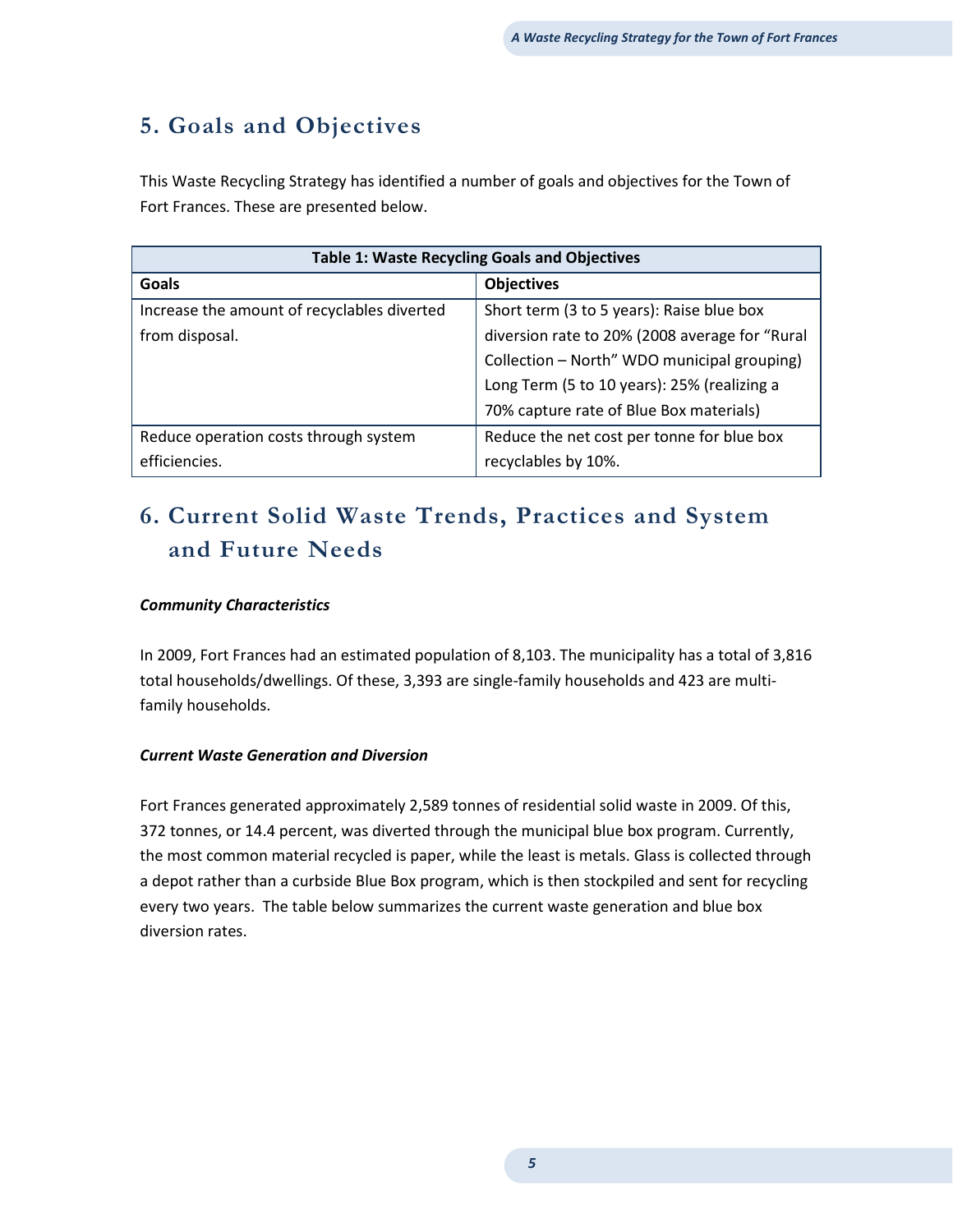| Table 2: Residential Solid Waste Generated and Diverted through Blue Box (2009) |                        |                         |  |  |  |  |  |  |  |
|---------------------------------------------------------------------------------|------------------------|-------------------------|--|--|--|--|--|--|--|
| <b>Blue Box Material</b>                                                        | <b>Tonnes Recycled</b> | <b>Percent of Total</b> |  |  |  |  |  |  |  |
|                                                                                 |                        | Waste                   |  |  |  |  |  |  |  |
| Papers (ONP, OMG, OCC, OBB and fine papers)                                     | 312                    | 12.0%                   |  |  |  |  |  |  |  |
| Metals (aluminum, steel, mixed metal)                                           | 18                     | 0.7%                    |  |  |  |  |  |  |  |
| Plastics (containers, film, tubs and lids)                                      | 25                     | $0.9\%$                 |  |  |  |  |  |  |  |
| Glass                                                                           | $18*$                  | 0.7%                    |  |  |  |  |  |  |  |
| <b>Total Blue Box material currently diverted</b>                               | 372                    | 14.4%                   |  |  |  |  |  |  |  |

\* Note: glass is stockpiled and sent to Nexcycle in Guelph every two years. The last shipment was in 2008 and consisted of 35 tonnes. The quantity of glass stored for recycling for 2009 was estimated by extrapolating the 2008 tonnage and dividing by two years. Figures in the table are rounded.

As Table 3 indicates, Fort Frances' 2009 blue box diversion rate is below average for its WDO municipal grouping (based on the 2008 average rate).

| <b>Table 3: Average Blue Box Diversion Rate</b>   |       |
|---------------------------------------------------|-------|
| Fort Frances (2009)                               | 14.4% |
| Municipal Grouping: Rural Collection-North (2008) | 20.3% |

#### Potential Waste Diversion

Currently, Fort Frances has no waste audit data available for its residential waste. To estimate Fort Frances' waste composition, West Nipissing was used as a proxy, as its community characteristics were felt to be similar to that of Fort Frances.

A total of approximately 652 tonnes of blue box recyclable materials are available for diversion, of which approximately 298 tonnes are still currently in the waste stream, based on a Blue Box material capture rate of 70%. Diverting the blue box material remaining in Fort Frances' waste stream could raise its blue box diversion rate from 14.4% up to 25%. Estimates of blue box material available for diversion are listed in the Table 4 below.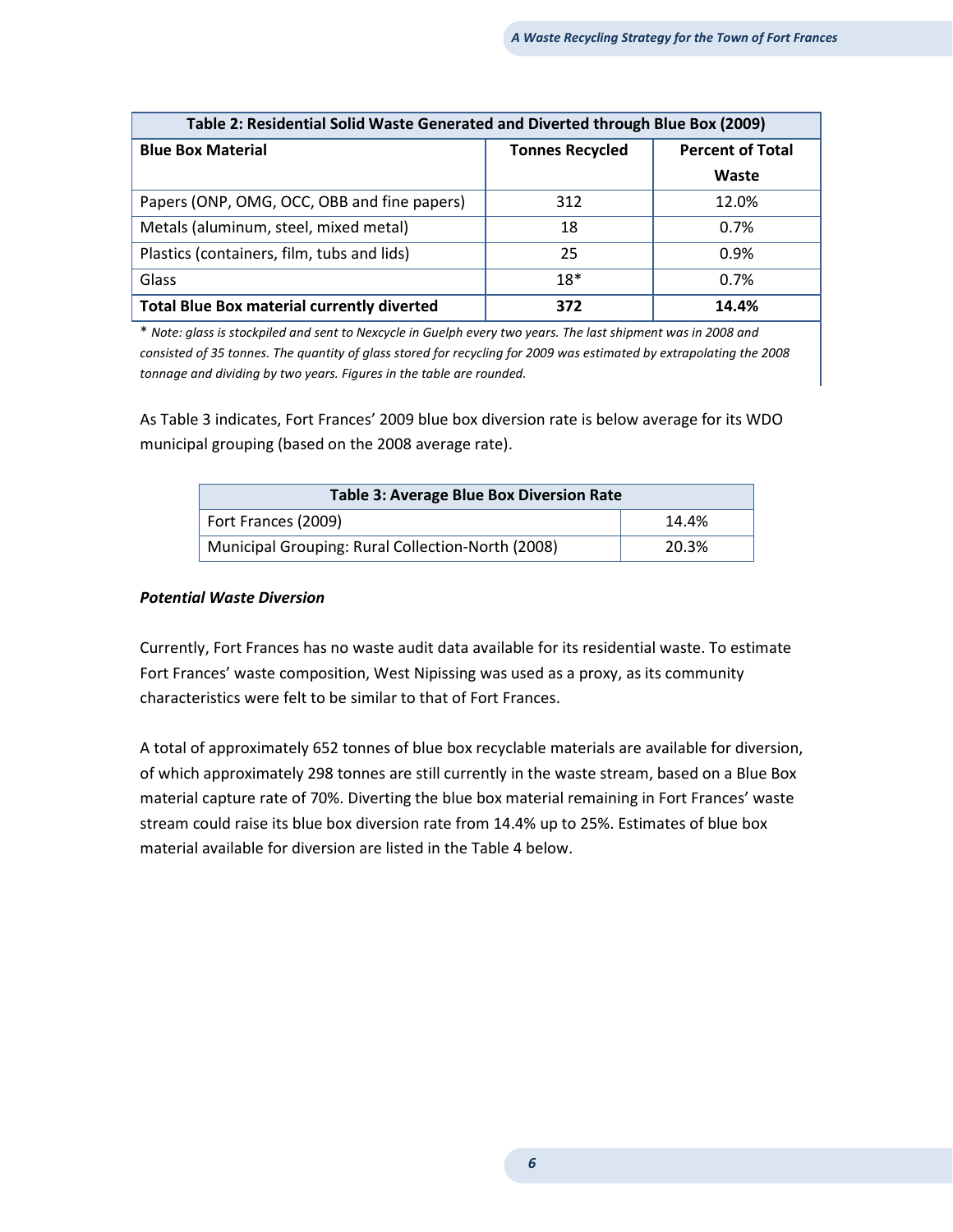| Table 4: 2009 and Potential Diversion                                                                                  |                                                                                                               |       |     |       |  |  |  |  |  |  |  |
|------------------------------------------------------------------------------------------------------------------------|---------------------------------------------------------------------------------------------------------------|-------|-----|-------|--|--|--|--|--|--|--|
| (based on 70% Capture Rate of Blue Box Materials in Waste Stream)                                                      |                                                                                                               |       |     |       |  |  |  |  |  |  |  |
| <b>Material</b>                                                                                                        | <b>Total Available in Waste</b><br><b>Potential Increase</b><br><b>Potential Increase</b><br><b>Currently</b> |       |     |       |  |  |  |  |  |  |  |
|                                                                                                                        | in Diversion                                                                                                  |       |     |       |  |  |  |  |  |  |  |
| <b>Stream for Diversion</b><br><b>Recycled</b><br>(tonnes/year)<br>(tonnes/year)<br>(tonnes/year)<br>(% of total waste |                                                                                                               |       |     |       |  |  |  |  |  |  |  |
|                                                                                                                        | stream)                                                                                                       |       |     |       |  |  |  |  |  |  |  |
| Papers                                                                                                                 | 417                                                                                                           | 312   | 105 | 4.1%  |  |  |  |  |  |  |  |
| <b>Metals</b>                                                                                                          | 54                                                                                                            | 18    | 36  | 1.4%  |  |  |  |  |  |  |  |
| Plastics                                                                                                               | 145                                                                                                           | 25    | 120 | 4.7%  |  |  |  |  |  |  |  |
| Glass                                                                                                                  | 36                                                                                                            | $18*$ | 18  | 1.4%  |  |  |  |  |  |  |  |
| <b>Total</b>                                                                                                           | 652                                                                                                           | 372   | 280 | 10.8% |  |  |  |  |  |  |  |

\* Currently, glass is collected through a depot drop-off, stockpiled and shipped for recycling every two years.

#### Existing Programs and Services

Currently, Fort Frances uses a partial user-pay system. Residents are allowed one untagged bag of garbage, while additional bags must be affixed with a \$2.00 bag tag. Blue box recyclables (fibres, metals and plastics) are collected commingled every two weeks. This service is available to both single-family households as well as multi-family buildings, which are able to place their recyclables at the curb.

Collection curbside pick-up services of blue box recyclables from the Industrial, Commercial and Institutional (ICI) sector are generally not provided in the Town, either privately or municipally.

Because Fort Frances has a population of less than 15,000, it does not have a requirement under Ont. Reg 101/94 to include glass in its recycling program. However, the Town does collect food and beverage glass at a centrally located depot, which is stockpiled and sent to Nexcycle in Guelph every two years.

Collection services for both garbage and blue box materials are provided by a contractor (contract is in place until October 2014). Blue box materials are collected and taken to a transfer station, which is currently being upgraded<sup>1</sup>. Once sufficient quantities are stored, they are then loaded into a trailer and backhauled to a Metro facility in Winnipeg for processing. Because the materials are shipped commingled, no revenue is received for them. The Town is charged \$30 per tonne by Metro to accept the commingled material.

<sup>1</sup> In January 2009, a report was prepared describing improvements to the Town's transfer station. The report was funded with support from the Continuous Improvement Fund.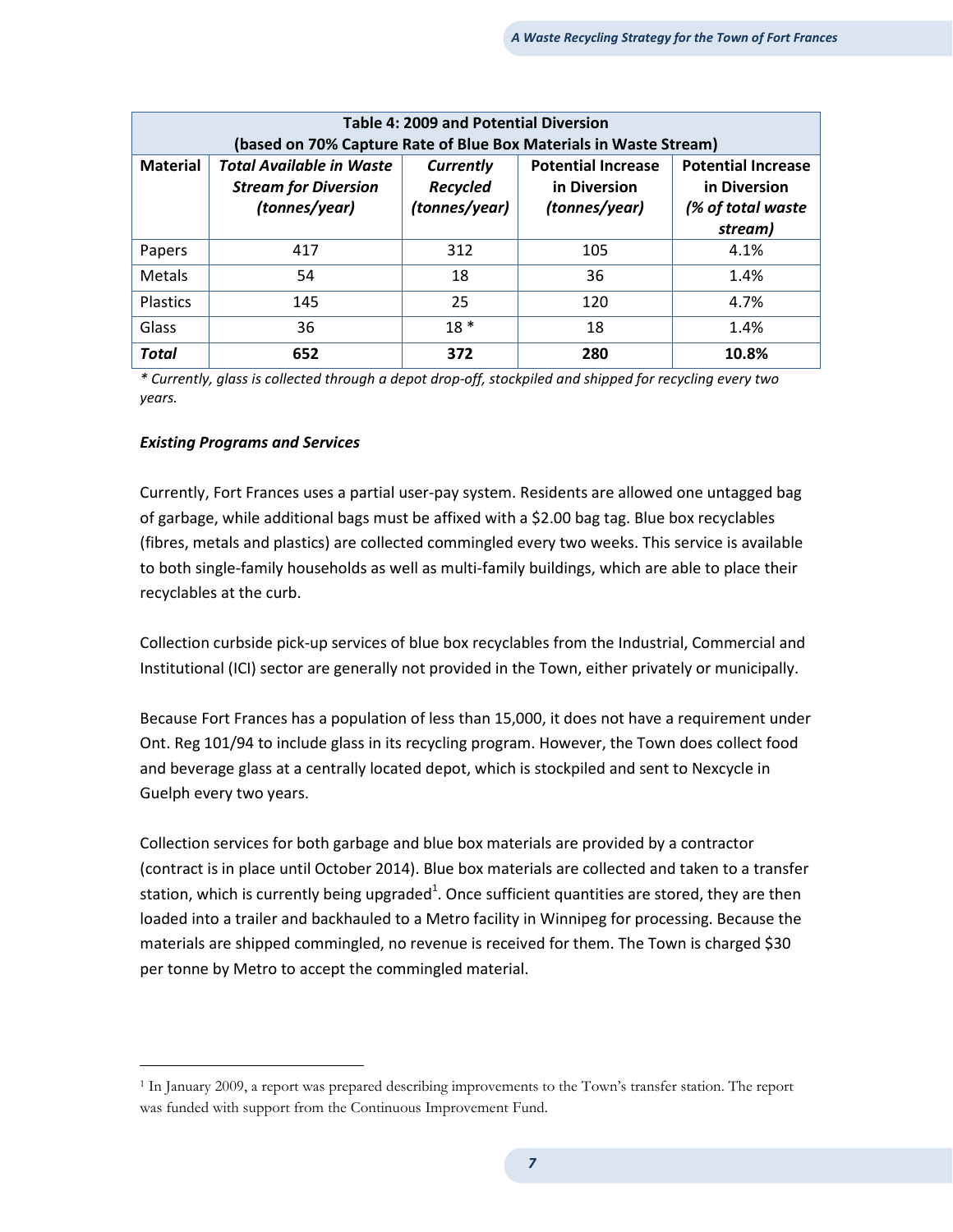The Town undertakes a number of educational initiatives to promote the Town's recycling program. These include:

- Placing newspaper ads four times per year (through the newspaper stewardship program);
- Articles in the local newspaper; and
- Notices for when materials are refused collection.

With respect to future educational initiatives, the Town has also received a grant to develop and produce a brochure and fridge magnet. The Town is also looking to go into schools and farmers markets to discuss recycling and waste management.

#### Program Costs

In 2009, the total net annual recycling costs for Fort Frances was \$139,763<sup>2</sup>. This amounts to \$375 per tonne, or \$17 per capita. As Table 5 and Figure 1 below show, net annual recycling costs for Fort Frances are below average for its WDO municipal grouping.

| Table 5: Net Recycling Cost (per tonne per year) |             |
|--------------------------------------------------|-------------|
| <b>Fort Frances</b>                              | <b>S375</b> |
| Municipal Grouping: Rural Collection - North     | $$467^3$    |

l

<sup>2</sup> As reported by WDO for the 2009 datacall.

<sup>&</sup>lt;sup>3</sup> The average net cost for this grouping excludes the jurisdiction of Rainy River First Nation, whose net cost per tonne of \$3,110 is an outlier to the remaining dataset.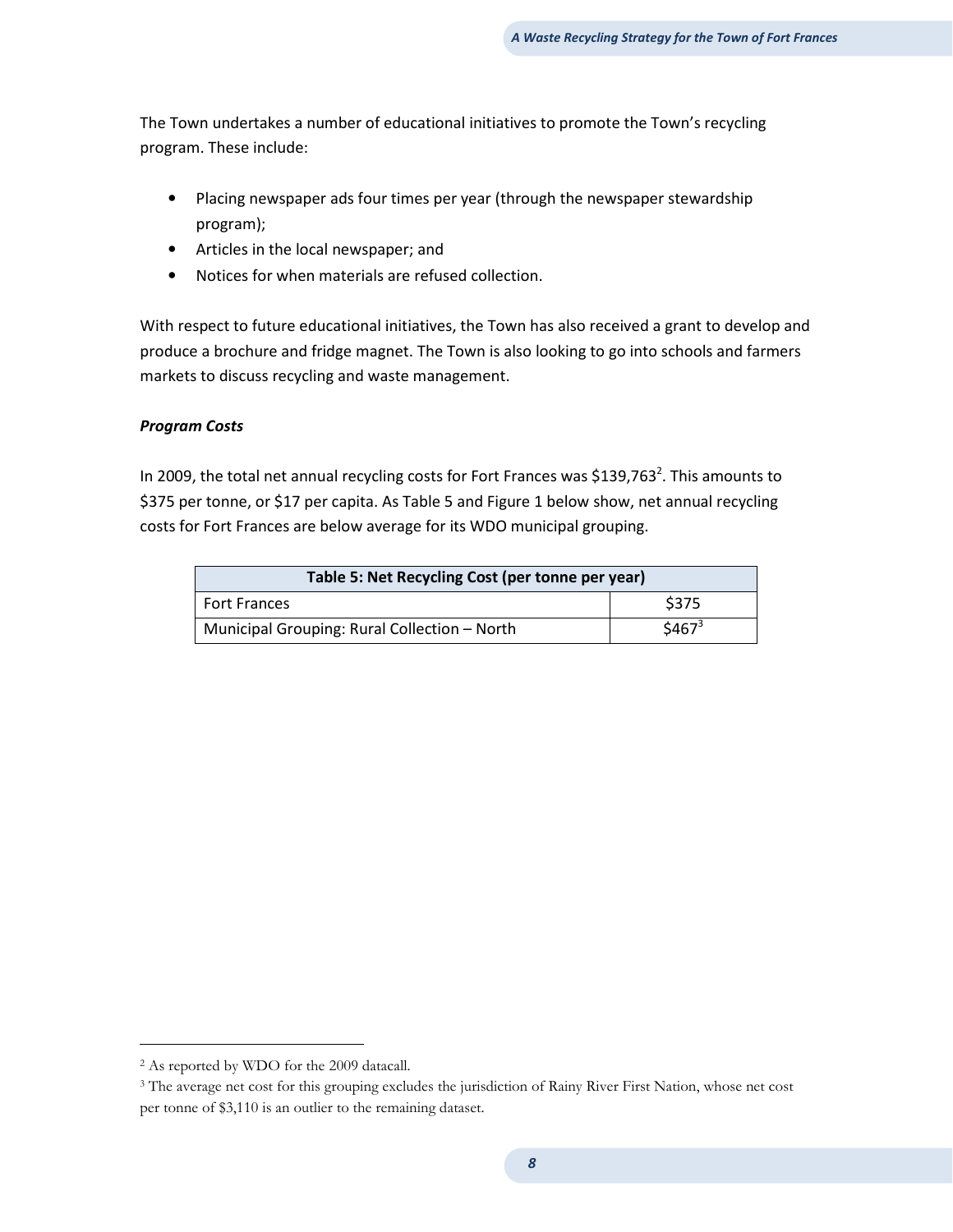

Figure 1: Blue Box Recycling Program Net Costs

#### Anticipated Future Waste Management Needs

As the population of Fort Frances has experienced a gradual decline in recent years, solid waste generation rates in Fort Frances are not expected to increase or significantly change over the next 5 year planning period.

Based on the current recycling system's net cost per tonne, the Blue Box recycling program would cost approximately \$197,000 per year to achieve a blue box diversion rate of 20% and \$245,000 to achieve a Blue Box diversion rate of 25%. It is important to note that these costs do not factor in savings from implementing program efficiencies or increased Blue Box funding from the implementation of Blue Box best practices or increased recycling of materials.

| <b>Table 6: Project Net Annual Recycling Cost</b><br>(based on current net costs per tonne) |                                                                    |     |     |  |  |  |  |  |  |
|---------------------------------------------------------------------------------------------|--------------------------------------------------------------------|-----|-----|--|--|--|--|--|--|
| <b>Short Term Blue Box</b><br><b>Current System</b><br><b>Long Term Blue Box</b>            |                                                                    |     |     |  |  |  |  |  |  |
|                                                                                             | <b>Diversion Objective</b><br>(2009)<br><b>Diversion Objective</b> |     |     |  |  |  |  |  |  |
| <b>Blue Box Diversion Rate</b>                                                              | 14.4%                                                              | 20% | 25% |  |  |  |  |  |  |
| <b>Tonnage of Recyclables</b>                                                               | 526                                                                | 652 |     |  |  |  |  |  |  |
| \$139,763<br>\$197,000<br><b>Net Annual Cost of Program</b><br>\$245,000                    |                                                                    |     |     |  |  |  |  |  |  |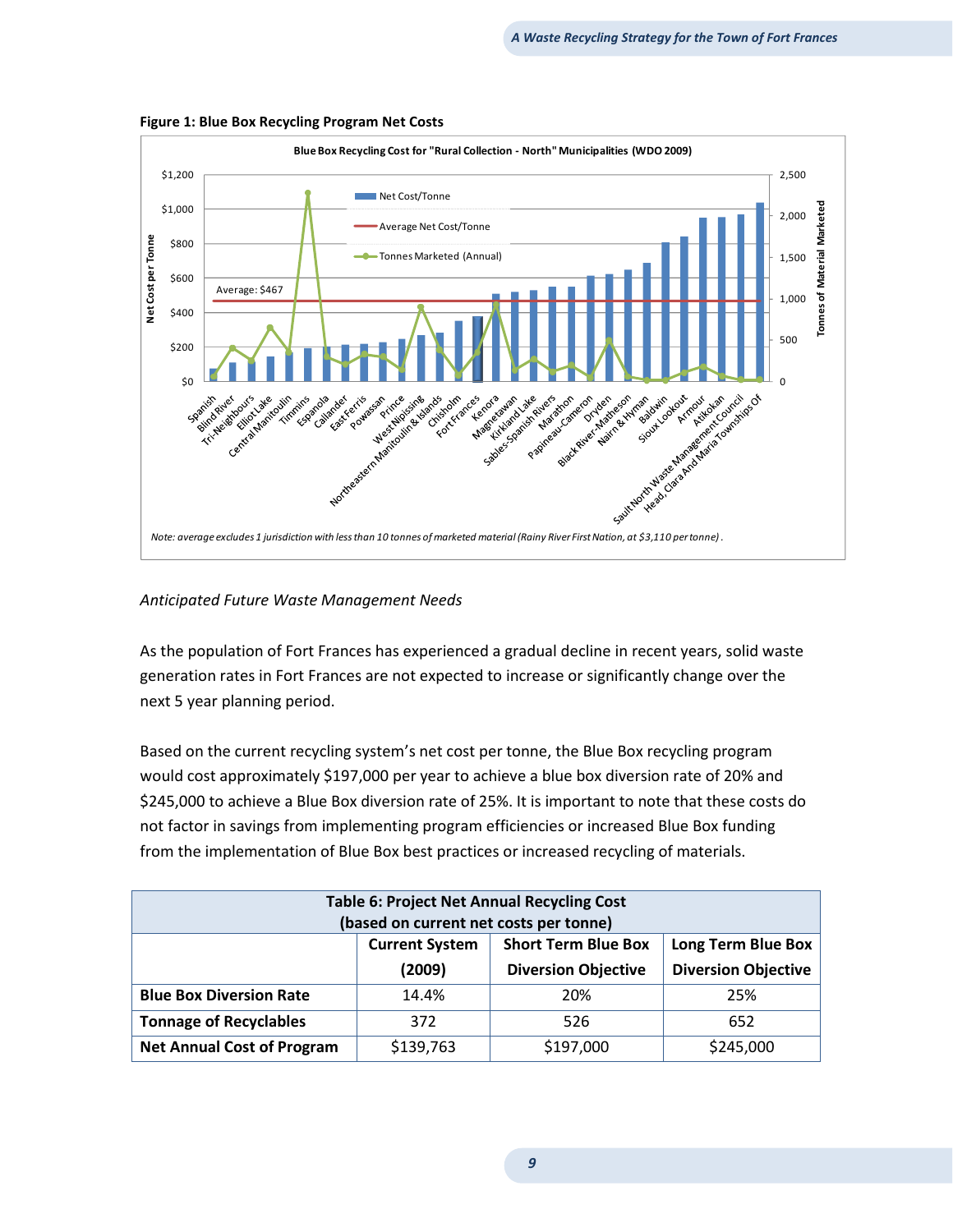# 7. Recommendations

Recommendations for improvements to the recycling program are described under the categories below. A summary of how the categories were scored is provided in Appendix A.

#### Public Education and Promotion

The Town's current education program is comprised of a variety of tools, including the Town's website, articles and advertisements in the local newspaper, and notices when materials are refused collection. In addition to these, the Town has been approved a grant to produce a recycling brochure and fridge magnet.

Other educational opportunities the Town may consider include:

- Providing information on the Town's Recycling program to new residents;
- A door to door Community-Based Social Marketing Campaign (one example of a CBSM program is the door to door distributing the new brochure and fridge magnet);
- A recycling kiosk in public areas (Memorial Sports Centre, a Beer Store location, at events); or
- Other elements as described in Stewardship Ontario's report *Identifying Best Practices* in Municipal Blue Box Promotion and Education or on their Recyclers' Knowledge Network<sup>4</sup>.

#### Recommendation

1. Continue with the Town's current and planned educational initiatives, and explore other opportunities for public education.

#### Collection of Blue Box Recyclables from the ICI Sector

As the local ICI community has no collection service for blue box materials, the Town should investigate the feasibility of offering this service to them. This assessment should include determining the feasibility of funding the service as a utility. For example, the Town could charge a fee to ICI participants for providing a collection service for recyclable material. In 2009, the Town issued a Tender Call for the weekly collection of recyclables from businesses, which

<sup>4</sup> In addition to those resources, there is an abundance of recycling promotion and education ideas on the Internet. These can be found by searching the terms "recycling public education" in an Internet search engine.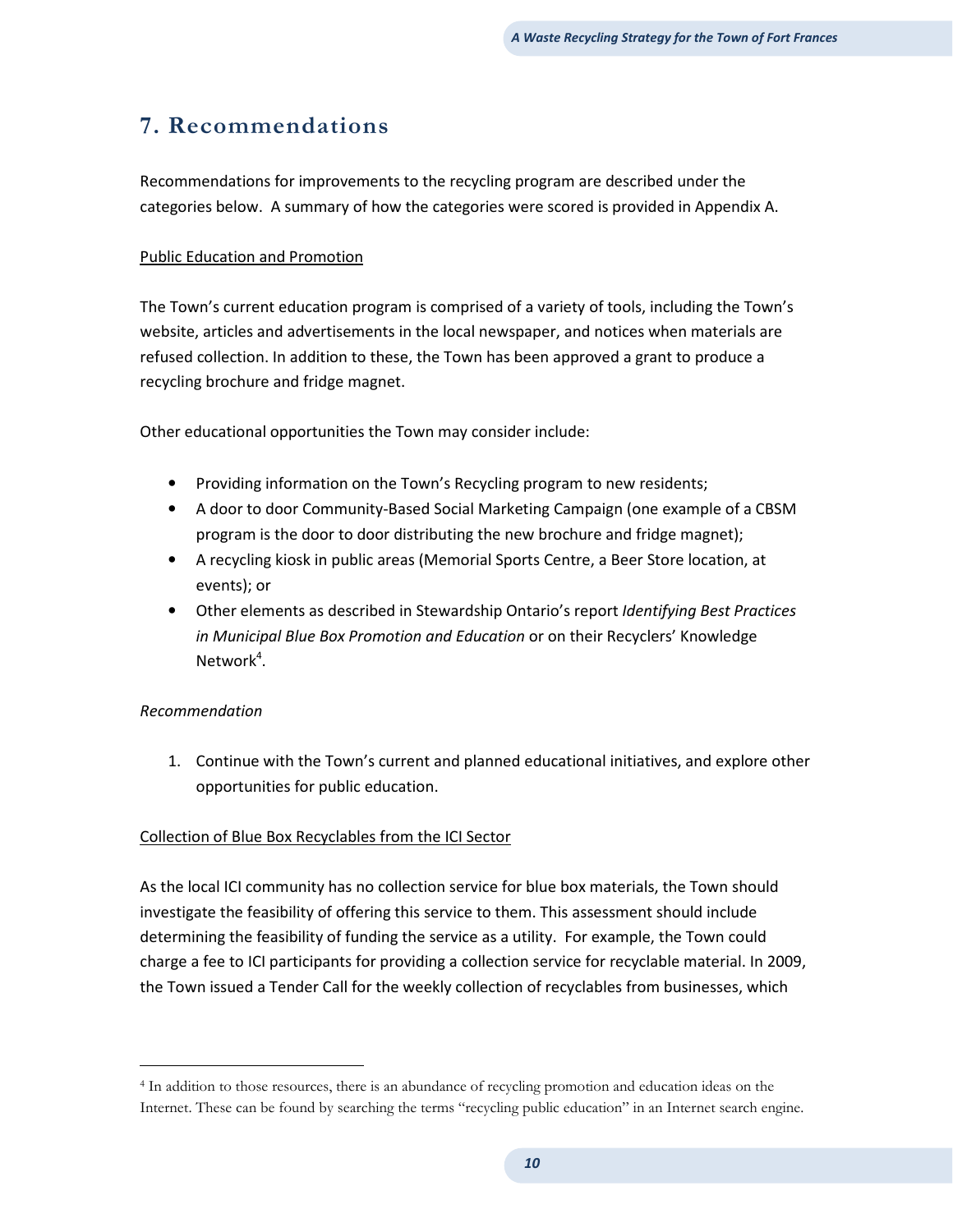showed the cost to participating business would be \$212 plus taxes over a five year term (approximately \$42 to \$43 per year plus taxes)<sup>5</sup>.

#### Recommendation

2. Assess the feasibility of providing a collection service for blue box recyclables to the Town's ICI sector. Include the feasibility of funding the service as a utility in the assessment.

#### Transfer Station/Blue Box Depot Upgrade

In 2009, a report was prepared for the Town of Fort Frances recommending upgrades to their Transfer Station to increase the efficiency of transporting its recyclable material. Also included in the report was the addition of an all-hour drop-off depot for blue box materials. The Town is currently in the process of implementing the upgrades to the Transfer Station site.

#### Recommendation

3. The Town continues the transfer station/blue box depot facility upgrades until completion.

#### Bag Tags

The Town should re-assess its current "1 free bag" policy and consider requiring a bag tag for all bags of garbage set out for collection. Possible scenarios that could be considered include maintaining the current bag tag price, reducing the bag tag price to \$1.00 or \$1.50, or including a bag limit of 3 or 4 garbage bags with the updated bag tag requirement.

At the November 29, 2010 open house, there was little support for this option. However, given the potential for this option to improve diversion, it is recommended that the Town's approach to using bag tags be re-assessed once the other options have been implemented and in consideration of the Town's diversion performance at that time.

#### Recommendation

4. Assess the feasibility of requiring bag tags on all bags of garbage.

<sup>&</sup>lt;sup>5</sup> Report to Mayor and Council from Doug Brown, Manager of Operations & Facilities. Subject: Tender 09-OF-15

<sup>–</sup> Curbside Garbage & Recycling Material Collection Services. October 19, 2009.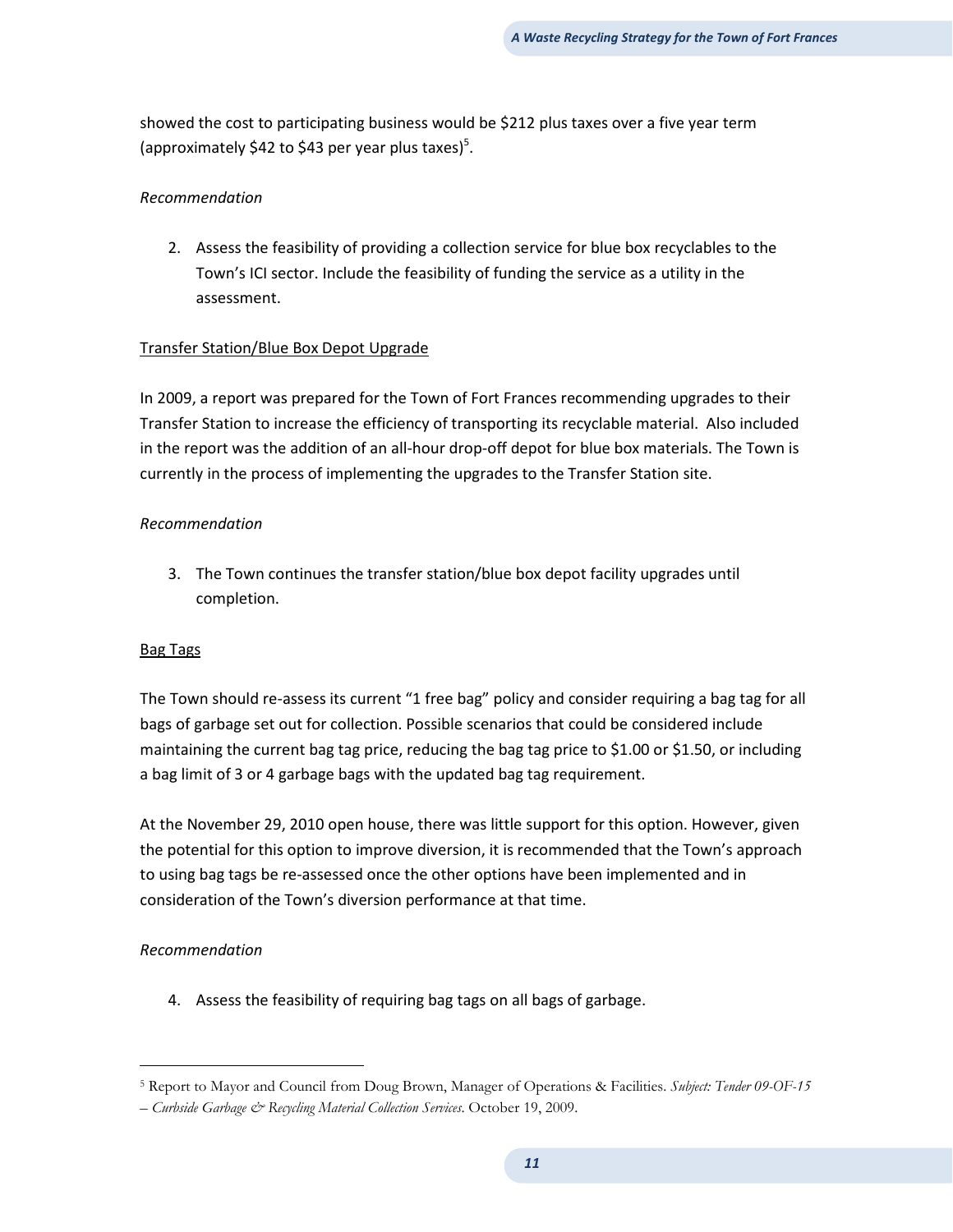#### Landfill Disposal Bans

A disposal ban at the landfill site can be a useful tool to help keep recyclable material from being disposed in landfill. Disposal bans in other municipalities has proven to increase the diversion of recyclable material. Depending on the level of enforcement, additional staff resources could be required to enforce the ban. For the ban to be effective, promotion of the ban would need to be included in a promotion and education program in advance of the ban taking effect.

Many other areas have implemented disposal bans, particularly hazardous household waste, tires, yard waste, white goods, etc. Bans of recyclable materials have also been implemented in provinces in addition to Ontario, such as Nova Scotia and British Columbia, among other locations.

#### Recommendation

5. Implement a landfill disposal ban on materials included in the Town's recycling program.

#### Training of Key Staff

Training of key waste management staff (including front line staff) is important to ensure that the municipal recycling program is run effectively and knowledgably and that adequate customer service is provided. While training opportunities in Northern Ontario may occur less frequently, other options may include:

- Continuous Improvement Fund Ontario Recycler Workshops, which include webinars (www.wdo.ca/cif/orw.html);
- Solid Waste Association of Ontario training sessions (Ontario chapter: www.swanaon.org);
- Development of in-house training session for front line staff (including customer service representatives); and
- Other recycling webcasts (e.g., Institute for Local Government {www.ca-ilg.org}).

Staff training is viewed as a WDO blue box program best practice.

#### Recommendations

6. Waste management staff should participate in third-party training sessions where possible. Webinars and webcasts can provide opportunities for training while avoiding the need for travel.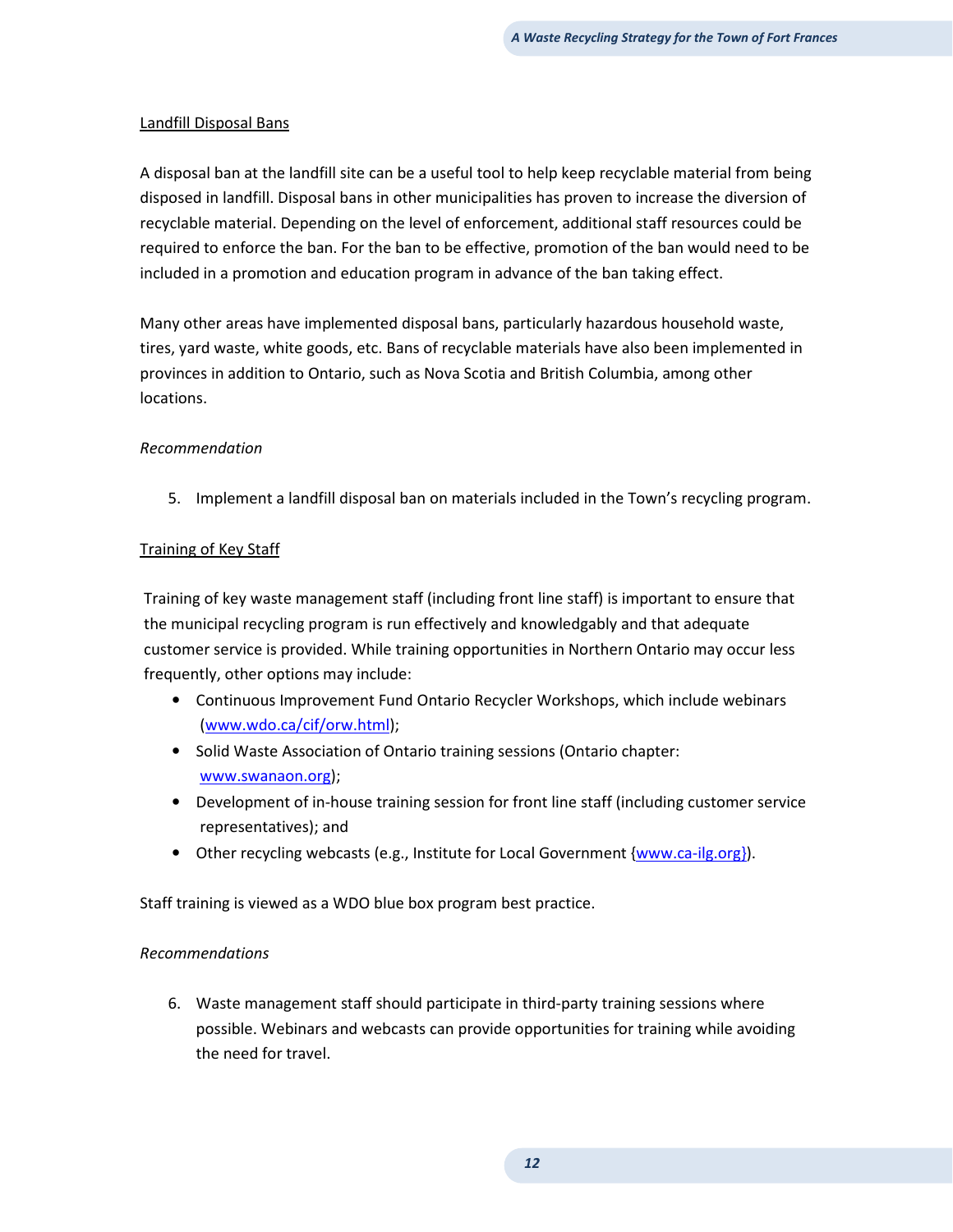#### Glass

The Town should continue to collect glass in a separate stream via depot collection. The glass can continue to be stockpiled until it can be shipped to market (e.g., Nexcycle) or otherwise reused. Currently, it is cost prohibitive to send the glass to Canadian markets on a frequent basis.

#### Recommendation

7. Continue with current approach of collecting and recycling glass.

#### Cost/Benefit Assessment of Source Separated Collection on Material Revenues

In 2004, the Town assessed the feasibility of commingled or source-separated collection of recyclables. The Town had released a tender package for waste collection that requested pricing for both collection options. While the annual cost of collecting source-separated recyclables was approximately \$30,000 greater than for commingled, the cost to ship the separated recyclables for processing were less expensive. This assumed that fibres would be sent to the International Bildrite fibreboard plant in International Falls, Minnesota. Containers would still be sent to the Metro Recycling facility in Winnipeg, but the number of shipments would be reduced from 32 to 7. Ultimately, the overall cost for each option was found to be \$380 per tonne. For a number of reasons, the Town's assessment concluded recyclables should be collected commingled and shipped to the Metro Recycling facility in Winnipeg for processing<sup>6</sup>.

It is recommended that the Town re-assess the feasibility of collecting recyclable material source-separated (i.e., dual-stream) and the potential for revenues from its sale. Cost for dualstream collection can be \$10 to \$20 more per tonne that single-stream collection, although costs vary depending on the approach to collection (e.g., alternating weeks, bi-weekly, cocollection, etc). However, revenue for the sale of blue box material can range from approximately \$80 to \$120 per tonne for a basket of goods. Collection options could be included in the next collection contract tender.

#### Recommendations

 $\overline{\phantom{0}}$ 

8. Assess the cost-effectiveness of implementing dual stream collection of recyclables and its impact on revenues for marketed recyclable materials.

<sup>&</sup>lt;sup>6</sup> Report to Mayor and Council from Doug Brown, Manager of Operations & Facilities. Subject: Tender 04-OF-6

<sup>–</sup> Garbage & Recyclables Collection Contract. October 7, 2004.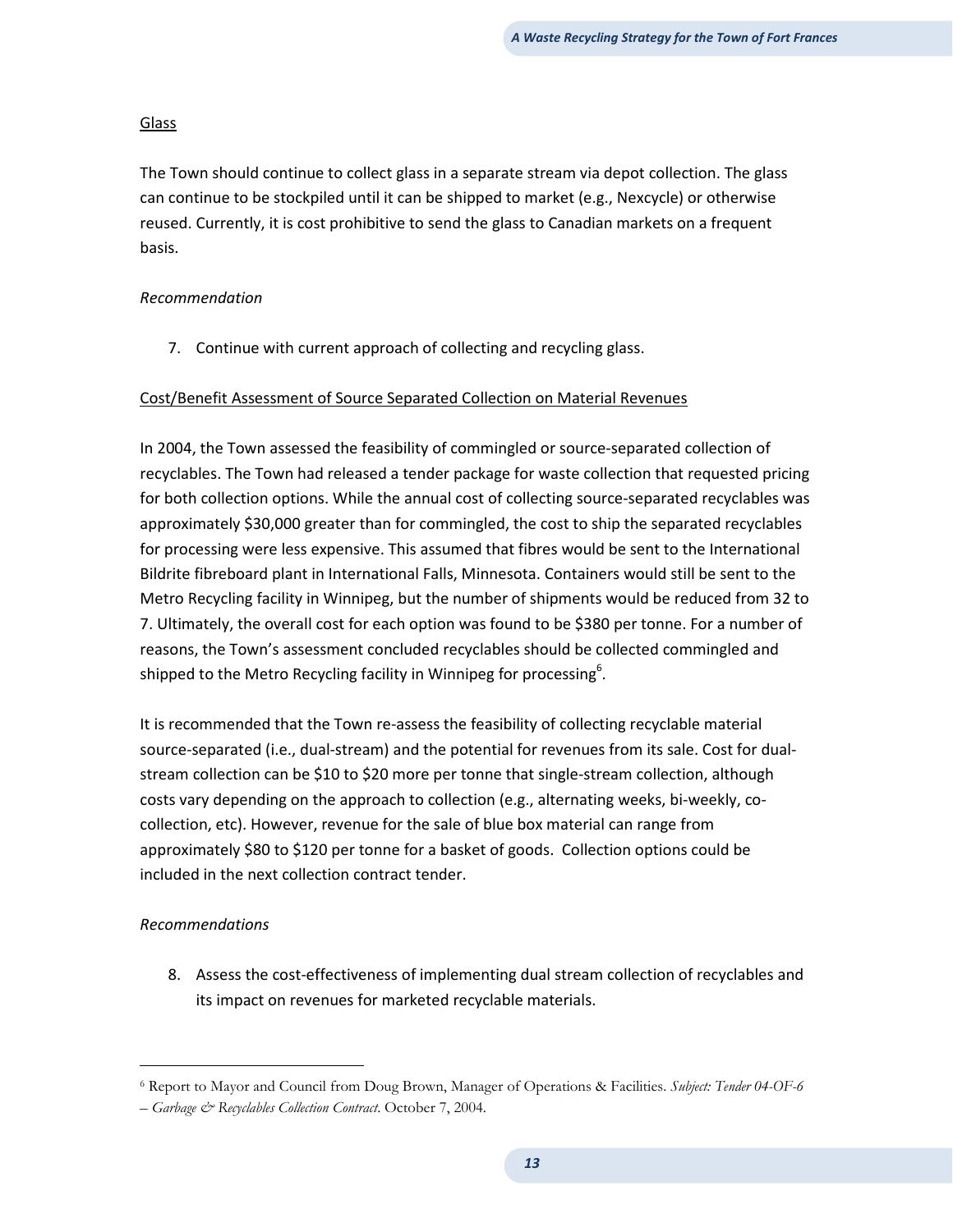9. Include the option of weekly or bi-weekly collection in the next waste collection tender document.

#### Charge or Ban on Plastic Bags

Many communities in southern Ontario have implemented fees on plastic bags at retail outlets. For example, in Toronto, which implemented a by-law on June 1, 2009, retailers are required to charge customers 5 cents per bag<sup>7</sup>. According to a CBC news article, two large grocery chains (Metro and Sobeys) each report that their plastic bag distribution rate in Ontario dropped more than 70% after the City imposed the ban<sup>8</sup>.

Other municipalities have decided to ban plastic bags outright, with retailers using either compostable plastic or paper bags, or consumers being required to bring their own reusable bag. Examples of jurisdictions that have done this include:

- Fort McMurray, AB;
- Leaf Rapids, MB;
- Huntingdon, PQ; and
- San Francisco, CA.

#### Recommendation

 $\overline{\phantom{0}}$ 

10. Assess the feasibility of implementing either a small fee on retail plastic bags or a ban on plastic bags.

7 More information on Toronto's 5 cent bag by-law available at www.toronto.ca/garbage/packaging\_reduction/5centbag\_bylaw.htm.

<sup>&</sup>lt;sup>8</sup> CBC News. *And they said it wouldn't catch on*. June 3, 2010. www.cbc.ca/canada/story/2010/06/03/f-plasticbag-tax.html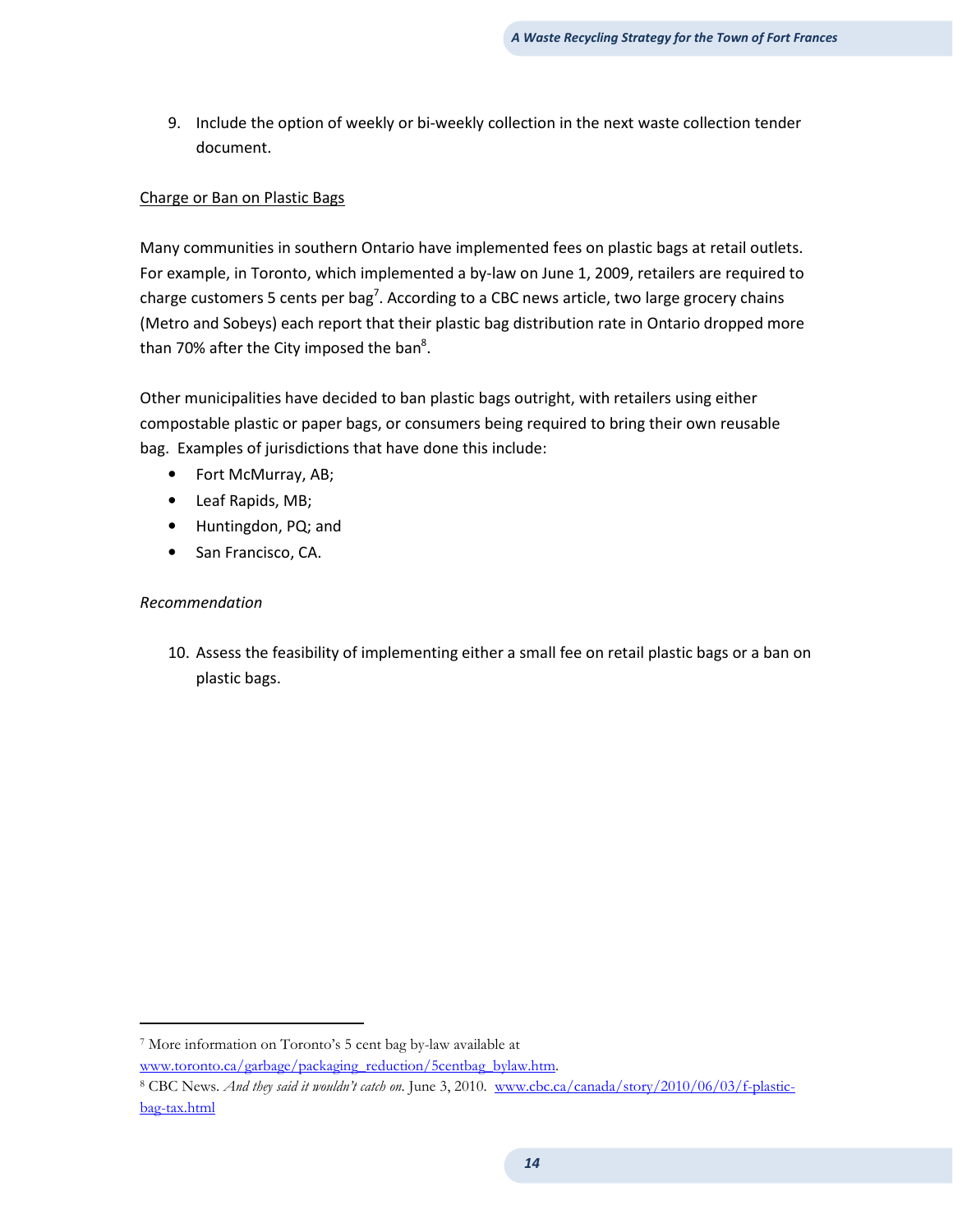# 8. Contingencies

Even the best planning can be delayed by a variety of foreseen and unforeseen circumstances. Predicting and including contingencies can help to ensure that these risks are managed for minimum delay. The table below identifies contingencies for possible planning delays.

| <b>Table 7: Waste Recycling strategy Contingencies</b> |                                                        |  |  |  |  |  |
|--------------------------------------------------------|--------------------------------------------------------|--|--|--|--|--|
| <b>Risk</b>                                            | Contingency                                            |  |  |  |  |  |
| Insufficient funding                                   | Raise/implement user fees                              |  |  |  |  |  |
|                                                        | Explore and apply for other funding sources            |  |  |  |  |  |
|                                                        | Delay lower-priority initiatives                       |  |  |  |  |  |
|                                                        | Increase proportion of municipal budget to solid waste |  |  |  |  |  |
|                                                        | management                                             |  |  |  |  |  |
| Public opposition to planned                           | Improve public communications                          |  |  |  |  |  |
| recycling initiatives                                  | Engage community/stakeholders to discuss               |  |  |  |  |  |
|                                                        | initiatives/recycling plan                             |  |  |  |  |  |
| Lack of available staff                                | Prioritize department/municipal goals and initiatives  |  |  |  |  |  |
|                                                        | Hire summer student to help with planning (may be      |  |  |  |  |  |
|                                                        | available funding)                                     |  |  |  |  |  |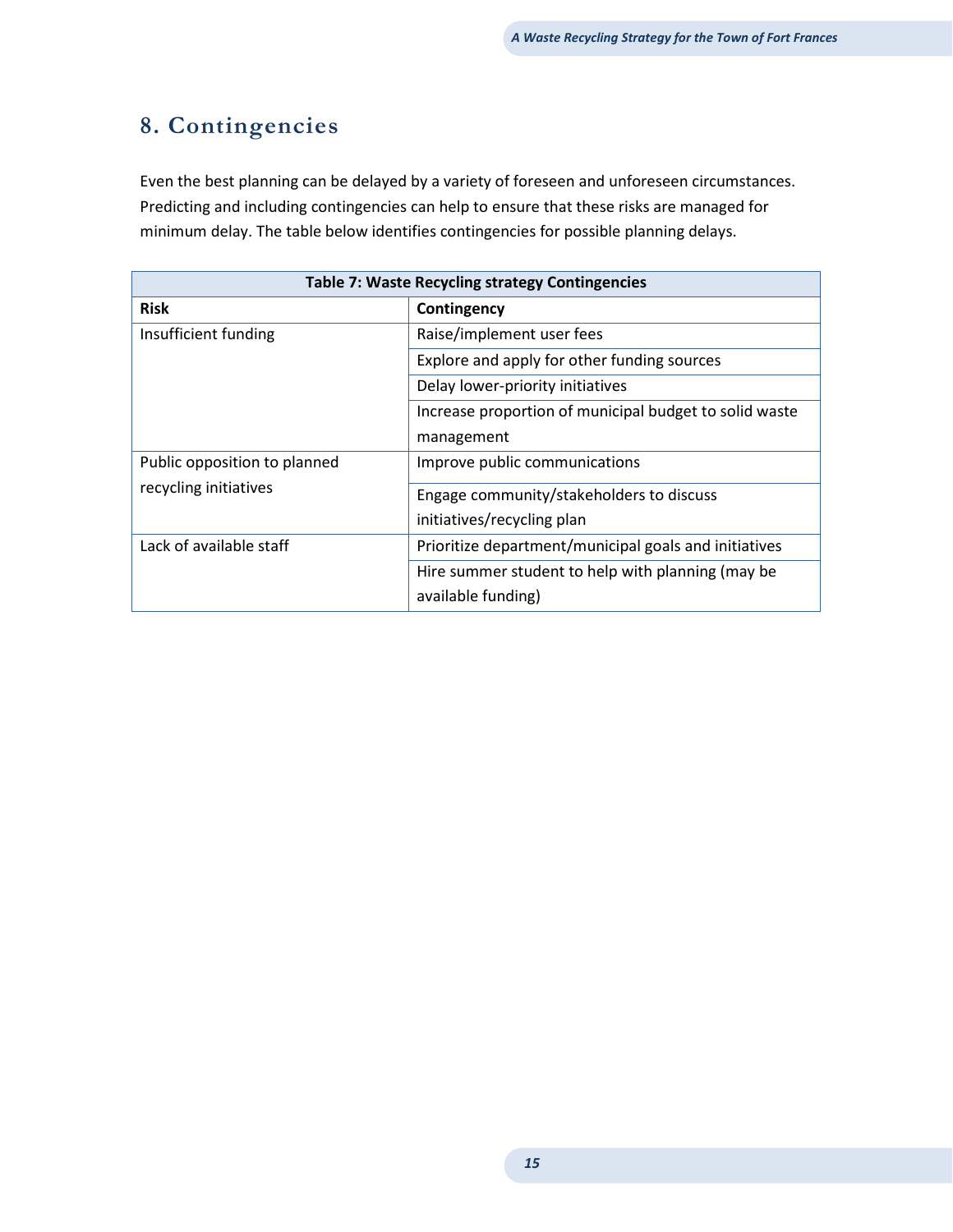# 9. Monitoring and Reporting

The monitoring and reporting of Fort Frances' recycling program is considered a Blue Box program fundamental best practice and will be a key component of this Waste Recycling Strategy. Once implementation of the strategy begins, the performance of the Waste Recycling System will be monitored and measured against the baseline established for the current system. Once the results are measured, they will be reported to Council and the public.

| <b>Table 8: Recycling System Monitoring</b> |                                                              |              |  |  |  |  |
|---------------------------------------------|--------------------------------------------------------------|--------------|--|--|--|--|
| <b>Topic</b>                                | Tool                                                         | Frequency    |  |  |  |  |
| <b>Total waste</b>                          | Measuring of wastes and recyclables at transfer              | Each load    |  |  |  |  |
| generated (by type                          | station/disposal site (e.g., weigh scale records)            |              |  |  |  |  |
| and by weight)                              |                                                              |              |  |  |  |  |
| Diversion rates                             | Formula: (Blue box materials + other diversion) $\div$ Total | Monthly      |  |  |  |  |
| achieved (by type and                       | waste generated x 100%                                       |              |  |  |  |  |
| by weight)                                  |                                                              |              |  |  |  |  |
| Program participation                       | Customer survey (e.g., telephone); monitoring set-out        | Every 1 to 3 |  |  |  |  |
|                                             | rates                                                        | years        |  |  |  |  |
| <b>Customer satisfaction</b>                | Customer survey (e.g., telephone); tracking                  | Every 1 to 3 |  |  |  |  |
|                                             | calls/complaints received to the municipal office            | years        |  |  |  |  |
| Opportunities for                           | Customer survey (e.g., telephone); tracking                  | On-going     |  |  |  |  |
| improvement                                 | calls/complaints received to the municipal office            |              |  |  |  |  |
| Planning activities                         | Describe what initiatives have been fully or partially       | Annually     |  |  |  |  |
|                                             | implemented, what will be done in the future                 |              |  |  |  |  |
| Review of Recycling                         | A periodic review of the Recycling Strategy to monitor       | Every 3 to 5 |  |  |  |  |
| Strategy                                    | and report on progress, to ensure that the selected          | years        |  |  |  |  |
|                                             | initiatives are being implemented, and to move forward       |              |  |  |  |  |
|                                             | with continuous improvement                                  |              |  |  |  |  |

The approach for monitoring the waste recycling program is outlined in the table below.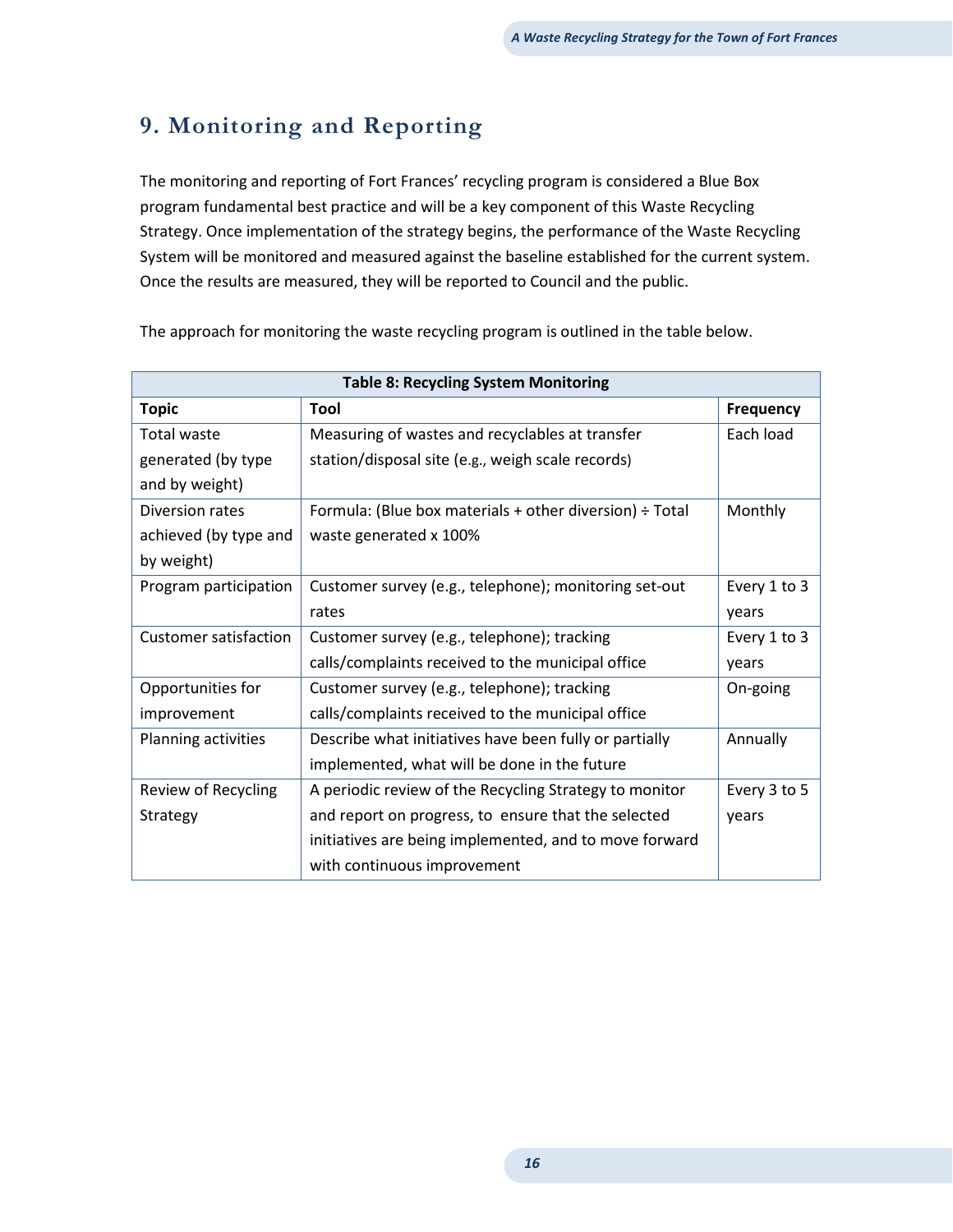#### Appendix A: Waste Recycling Option Scores

| <b>Description of Options/Best Practices</b>                                             |                     | Criteria (Score out of 5) |                          |                      |                           |                                 |
|------------------------------------------------------------------------------------------|---------------------|---------------------------|--------------------------|----------------------|---------------------------|---------------------------------|
|                                                                                          | % Waste<br>Diverted | <b>Results</b><br>Proven  | Economically<br>Feasible | Acceptance<br>Public | implementation<br>Ease of | <b>Criteria</b><br><b>Score</b> |
| <b>Public Education and Promotion Program</b>                                            |                     |                           |                          |                      |                           |                                 |
| Other educational opportunities the Town may consider in addition to those               |                     |                           |                          |                      |                           |                                 |
| currently on-going or planned include:                                                   |                     |                           |                          |                      |                           |                                 |
| Providing information on the Town's Recycling program to new residents;<br>$\bullet$     |                     |                           |                          |                      |                           |                                 |
| A door to door Community-Based Social Marketing Campaign (one example                    |                     |                           |                          |                      |                           |                                 |
| of a CBSM program is the door to door distributing the new brochure and                  | 5                   | 5                         | 4                        | 5                    | 4                         | 23                              |
| fridge magnet);                                                                          |                     |                           |                          |                      |                           |                                 |
| A recycling kiosk in public areas (Memorial Sports Centre, a Beer Store                  |                     |                           |                          |                      |                           |                                 |
| location, at events); or                                                                 |                     |                           |                          |                      |                           |                                 |
| Other elements as described in Stewardship Ontario's report Identifying<br>$\bullet$     |                     |                           |                          |                      |                           |                                 |
| Best Practices in Municipal Blue Box Promotion and Education or on their                 |                     |                           |                          |                      |                           |                                 |
| Recyclers' Knowledge Network                                                             |                     |                           |                          |                      |                           |                                 |
| <b>Collection of Blue Box Recyclables from the ICI Sector</b>                            |                     |                           |                          |                      |                           |                                 |
| Assess the feasibility of providing a collection service for blue box recyclables to the | 5                   | 5                         | 3                        | 5                    | 3                         | 21                              |
| Town's ICI sector. Include the feasibility of funding the service as a utility in the    |                     |                           |                          |                      |                           |                                 |
| assessment.                                                                              |                     |                           |                          |                      |                           |                                 |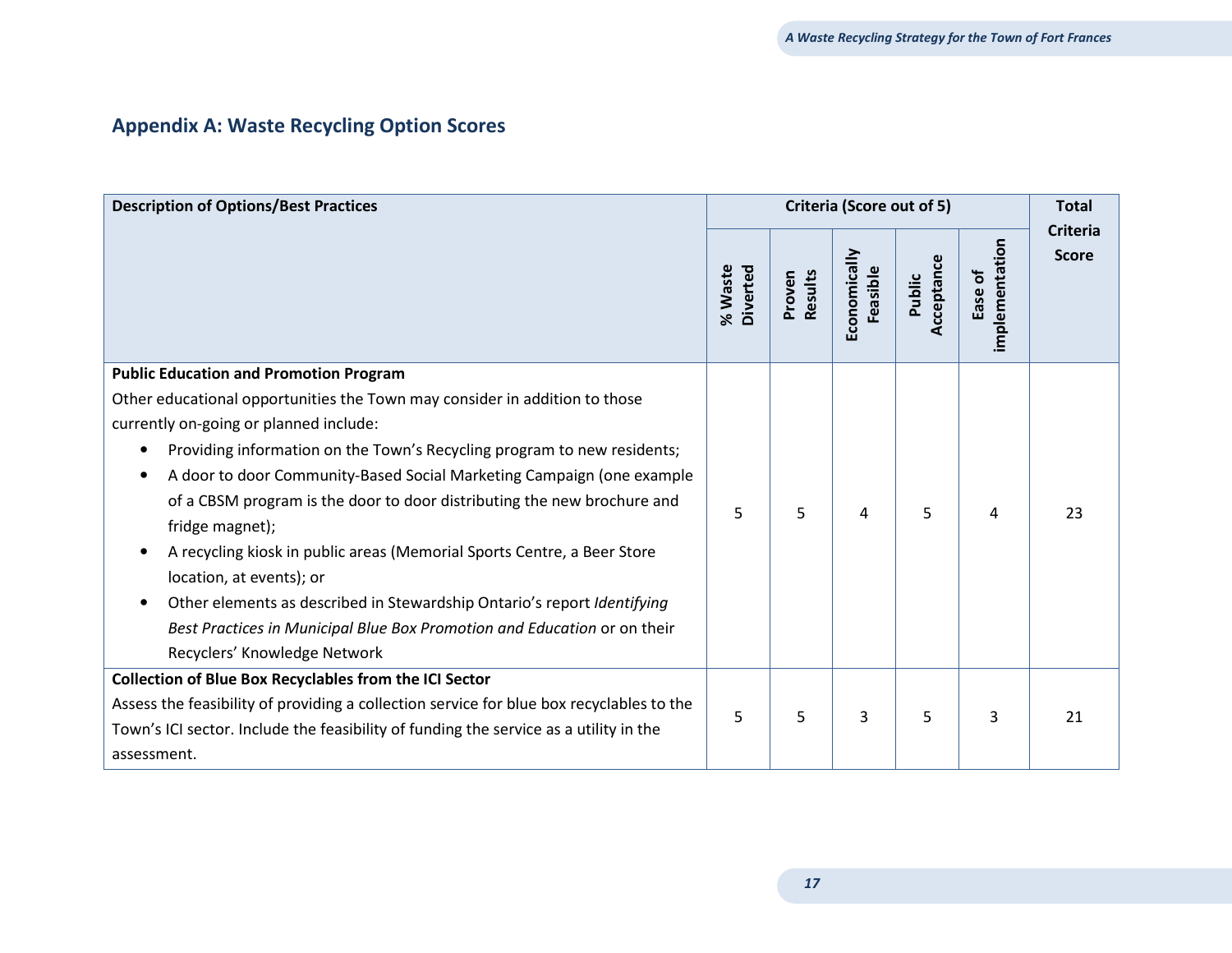| <b>Description of Options/Best Practices</b>                                          | Criteria (Score out of 5) |                          | <b>Total</b>             |                     |                           |                                 |
|---------------------------------------------------------------------------------------|---------------------------|--------------------------|--------------------------|---------------------|---------------------------|---------------------------------|
|                                                                                       | Diverted<br>% Waste       | <b>Results</b><br>Proven | Economically<br>Feasible | cceptance<br>Public | implementation<br>Ease of | <b>Criteria</b><br><b>Score</b> |
| <b>Transfer Station Upgrade</b>                                                       |                           |                          |                          |                     |                           |                                 |
| In 2009, a report was prepared for the Town of Fort Frances recommending              |                           |                          |                          |                     |                           |                                 |
| upgrades to their Transfer Station to increase the efficiency of transporting its     |                           |                          |                          |                     |                           |                                 |
| recyclable material. Also included in the report was the addition of an all-hour      | 3                         | 5                        | 3                        | 5                   | 3                         | 19                              |
| drop-off depot for blue box materials. The Town is currently in the process of        |                           |                          |                          |                     |                           |                                 |
| implementing the upgrades to the Transfer Station site. It is recommended that the    |                           |                          |                          |                     |                           |                                 |
| upgrades continue until completion.                                                   |                           |                          |                          |                     |                           |                                 |
| <b>Landfill Disposal Bans</b>                                                         |                           |                          |                          |                     |                           |                                 |
| A landfill disposal ban can be a useful tool to help keep recyclable material from    |                           |                          |                          |                     |                           |                                 |
| being disposed in landfill. The Town of Fort Frances currently has the infrastructure |                           |                          |                          |                     |                           |                                 |
| in place to collect and process banned recyclables. Depending on the level of         | 4                         | 5                        | 3                        | 4                   | 3                         | 19                              |
| enforcement, additional staff resources could be required to enforce the ban. For     |                           |                          |                          |                     |                           |                                 |
| the ban to be effective, promotion of the ban would need to be included in a          |                           |                          |                          |                     |                           |                                 |
| promotion and education program.                                                      |                           |                          |                          |                     |                           |                                 |
| <b>Bag Tags</b>                                                                       | 4                         | 5                        | 5                        | 2                   | 3                         | 19                              |
| Assess the feasibility of requiring bag tags on all bags of garbage.                  |                           |                          |                          |                     |                           |                                 |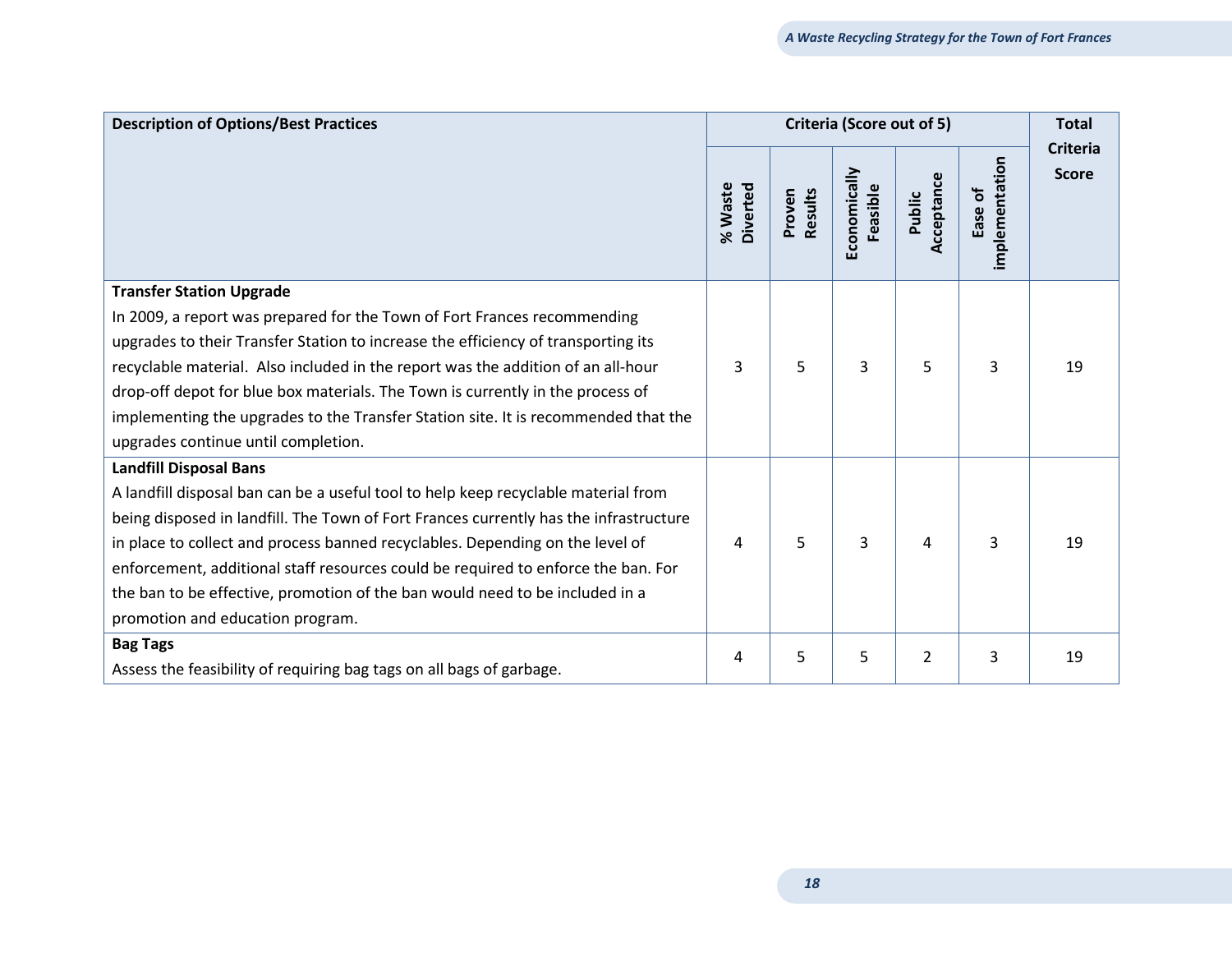| <b>Description of Options/Best Practices</b>                                                                                                                                                                                                                                                                                                                                                                                                                                                                                                                                                              |                     | Criteria (Score out of 5) |                          |                      | <b>Total</b>              |                                 |
|-----------------------------------------------------------------------------------------------------------------------------------------------------------------------------------------------------------------------------------------------------------------------------------------------------------------------------------------------------------------------------------------------------------------------------------------------------------------------------------------------------------------------------------------------------------------------------------------------------------|---------------------|---------------------------|--------------------------|----------------------|---------------------------|---------------------------------|
|                                                                                                                                                                                                                                                                                                                                                                                                                                                                                                                                                                                                           | Diverted<br>% Waste | <b>Results</b><br>Proven  | Economically<br>Feasible | Acceptance<br>Public | implementation<br>Ease of | <b>Criteria</b><br><b>Score</b> |
| <b>Training of Key Staff</b>                                                                                                                                                                                                                                                                                                                                                                                                                                                                                                                                                                              |                     |                           |                          |                      |                           |                                 |
| Training of key waste management staff (including front line staff) is important to<br>ensure that the municipal recycling program is run effectively and knowledgably<br>and that adequate customer service is provided. While training opportunities in<br>Northern Ontario may occur less frequently, other options may include:<br>Continuous Improvement Fund Ontario Recycler Workshops (includes<br>webcast option)<br><b>SWANA training sessions</b><br>Development of in-house training session for front line staff (including<br>customer service representatives)<br>Other recycling webcasts | $\overline{2}$      | 5                         | 3                        | 4                    | 3                         | 17                              |
| <b>Glass</b>                                                                                                                                                                                                                                                                                                                                                                                                                                                                                                                                                                                              |                     |                           |                          |                      |                           |                                 |
| The Town should continue to collect glass in a separate stream via depot collection.                                                                                                                                                                                                                                                                                                                                                                                                                                                                                                                      |                     |                           |                          |                      |                           |                                 |
| The glass can continue to be stockpiled until it can be shipped to market (e.g.,                                                                                                                                                                                                                                                                                                                                                                                                                                                                                                                          | $\Omega$            | 3                         | 5                        | $\overline{2}$       | 5                         | 15                              |
| Nexcycle) or crushed and otherwise reused. Currently, it is cost prohibitive to send                                                                                                                                                                                                                                                                                                                                                                                                                                                                                                                      |                     |                           |                          |                      |                           |                                 |
| the glass to Canadian markets on a frequent basis.                                                                                                                                                                                                                                                                                                                                                                                                                                                                                                                                                        |                     |                           |                          |                      |                           |                                 |